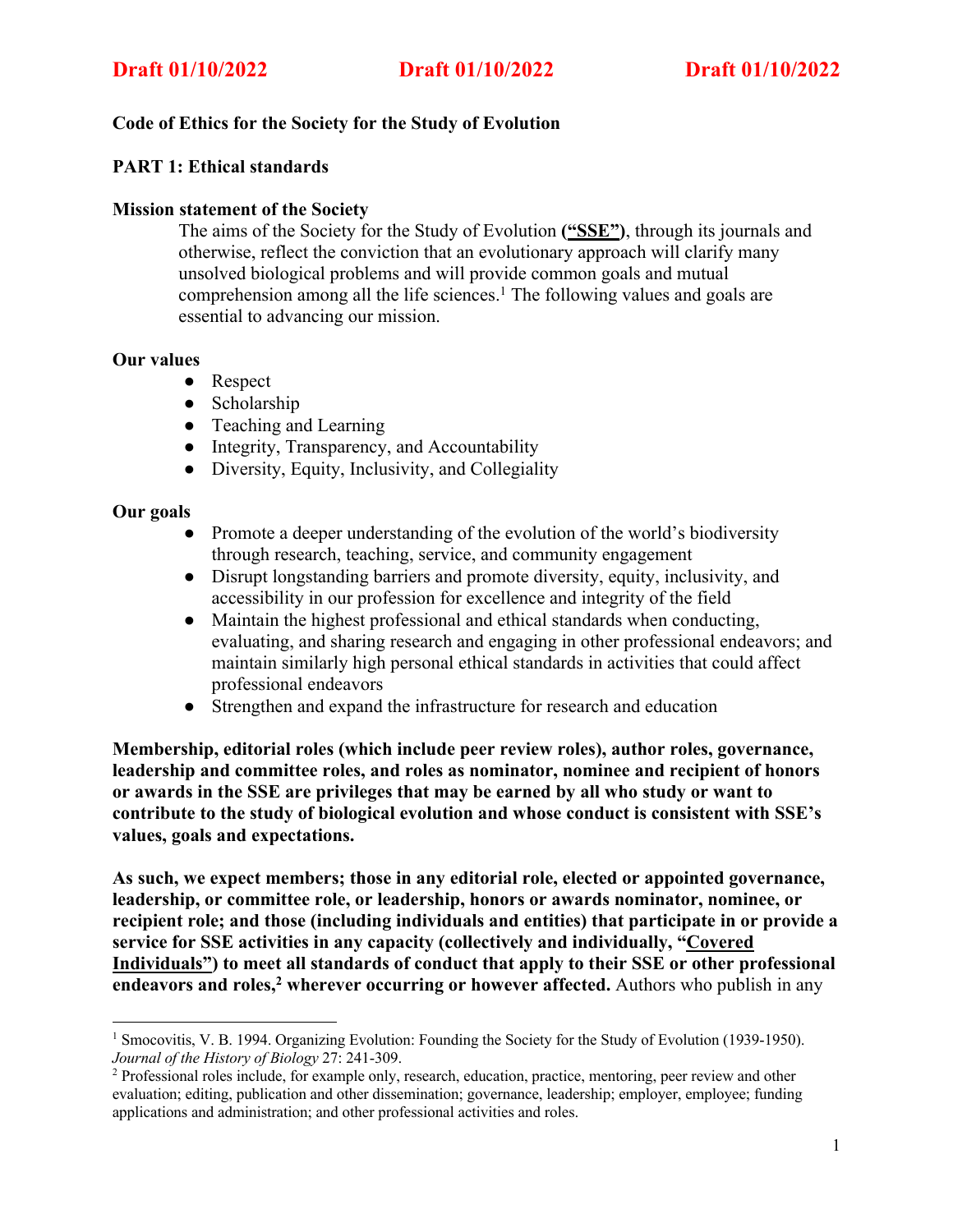SSE-owned journal are also Covered Individuals. SSE may make decisions about whether to publish that, in its discretion, take conduct into account. When it decides to publish research of an individual whom SSE determines, under this Code of Ethics, has not met SSE's or other professional standards, SSE may note that the research is being published to disseminate knowledge, but should not be regarded as a determination of professional excellence in the field, which also considers inclusive conduct requirements.

**SSE also expects Covered Individuals to not engage in violent, illegal, or otherwise unethical misconduct in personal endeavors to the extent such misconduct could adversely affect their or others' experience, performance, participation or roles in SSE endeavors or could otherwise adversely affect SSE's mission, values, goals or reputation. SSE has the discretion in its judgment, exercised to protect or advance SSE's mission, values, goals and reputation, to determine when a Covered Individual's alleged or determined personal misconduct implicates the SSE Code of Ethics. However, conduct in an individual's intimate personal relationships that is legal under applicable U.S., state and local law does not violate the SSE Code of Ethics so long as the conduct is not undertaken in an SSE or other professional activity or role.**

**These standards of conduct include, without limitation, the following "Policies" which in this Code mean the requirement to:** <sup>3</sup>

**1. For research-related roles (including conduct of, collaboration in, and hosting of research) and other professional activities—**

- Adhere to ethical standards in the practice of scientific research and dissemination of results and in training and education;<sup>4</sup> adhere to all applicable professional standards; and adhere to all applicable laws, regulations, policies and requirements of governmental authorities, funders, and contracts—including for example only, those relating to:5
	- o safety of team members and the environment
	- o protection of human subjects
	- o humane and respectful treatment of Indigenous communities
	- o compassionate and responsible treatment of study organisms and ecosystems

<sup>&</sup>lt;sup>3</sup> This provision for clarification and example; it doesn't diminish the breadth of other Code of Ethics provisions or standards.

<sup>4</sup> These standards include, without limitation, those provided by the National Science Foundation for the responsible and ethical conduct of research (https://www.nsf.gov/od/recr.jsp), the National Institute of Health for ethics in clinical research (https://www.cc.nih.gov/recruit/ethics.html), and the InterAcademy Partnership on Doing Global Science (https://www.interacademies.org/publication/doing-global-science-guide-responsible-conduct-globalresearch-enterprise). Actions such as falsifying or fabricating research data and results, plagiarism, the failure to appropriately credit the contributions of others, the failure to disclose potential conflicts of interest or to adhere to any related protective and management requirements in the conduct, review, editing or publication of research, and other illegal or unethical conduct have consequences that extend far beyond the individual researcher. SSE journals require adherence to the standards and practices of the Committee on Publication Ethics

<sup>(</sup>https://publicationethics.org/). The failure to fulfill the relationship of trust and to model professional and ethical conduct in training and education also has adverse consequences far beyond the individuals involved.

<sup>5</sup> These Policies include, for example only, those aimed at protecting personal and environmental safety, inclusion of all talent and elimination of harassment and discrimination, responsible financial management, research integrity, and adherence to funder contracts.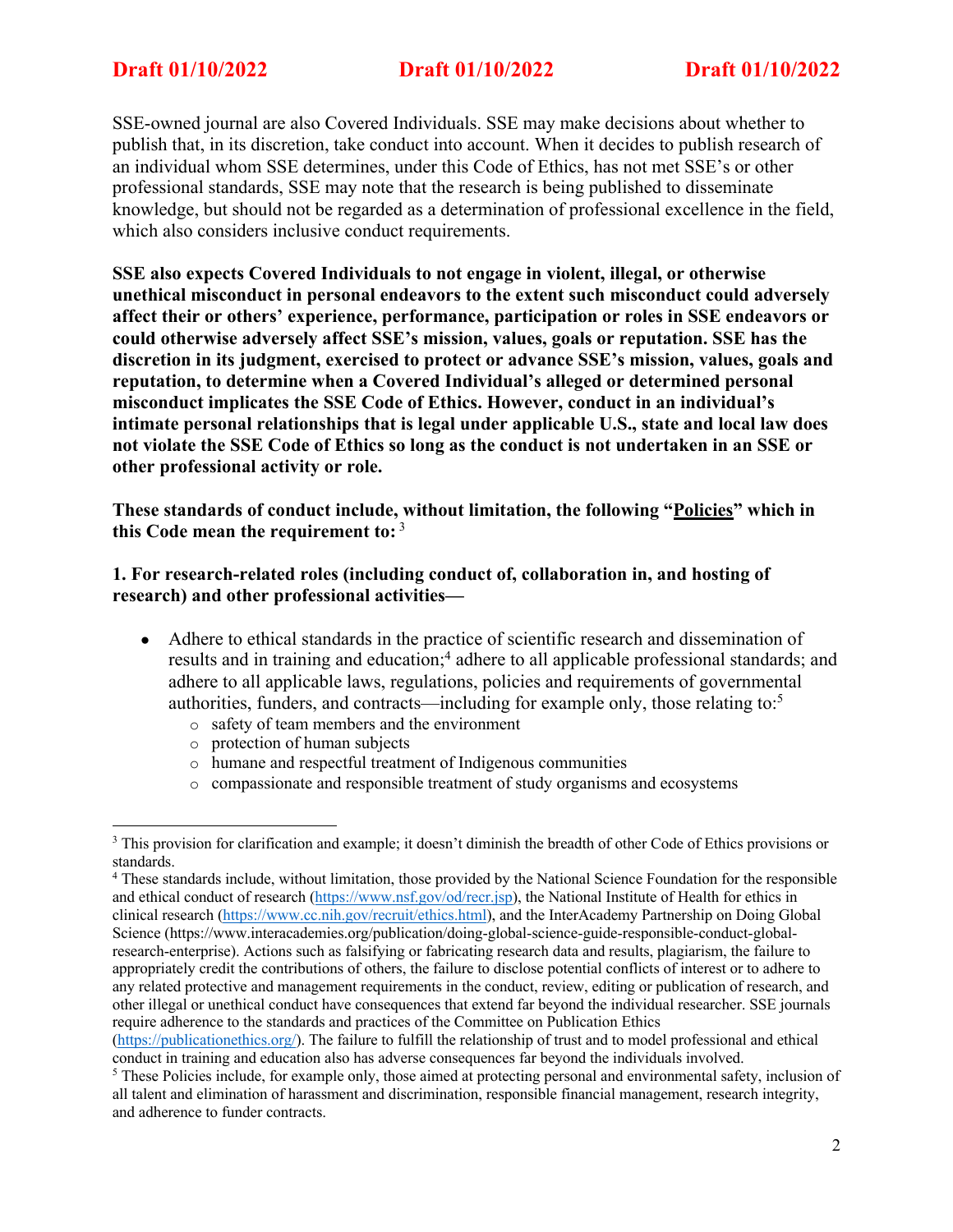- $\circ$  permitting, benefit sharing, reporting, voucher specimens and other specified services (e.g., seminars and training) as agreed upon in research authorizations<sup>6</sup>.
- o responsible financial management,
- o adherence to funder contracts and grant and gift agreements
- Adhere to community standards and journal policies<sup>7</sup> regarding authorship, attribution, data availability, the disclosure and resolution or approved management of actual or potential conflicts-of-interest, and service as editor or reviewer
- Foster and exhibit conduct, climate and culture that are constructive, inclusive, and respectful in professional interactions and practices, including welcoming and valuing different perspectives and working to dismantle longstanding structures, systems, and norms that perpetuate systemic inequities<sup>8</sup>

## **2. For activities and roles with public, SSE community or field impacts—**

- When engaging with the public, promote an accurate understanding of our discipline
- Do not harm or misinform when teaching, mentoring, or conducting research
- When offering professional commentary<sup>9</sup>, ensure that it is accurate and well supported
- Do not knowingly file false reports
- Take a humane approach when evaluating the implications of research for human subjects and other organisms $10$

## **Confidentiality for ethical handling of potential unethical conduct**

Covered Individuals are strongly encouraged to report failures to meet any standards of conduct under this Code of Ethics to SSE and other appropriate authorities, such as journal editors or university administration, when in a position to do so in a manner they believe is safe for them.

<sup>&</sup>lt;sup>6</sup> For example, as applicable, researchers should ensure they have the required research or collecting permits, follow guidelines and restrictions of these permits (including, e.g., the inclusion of local collaborators, disposition of voucher specimens).

<sup>&</sup>lt;sup>7</sup> These standards and policies include, without limitation, the editorial policies and ethical considerations from the SSE-sponsored journals *Evolution* 

<sup>(</sup>https://onlinelibrary.wiley.com/page/journal/15585646/homepage/forauthors.html#epec) and *Evolution Letters* (https://onlinelibrary.wiley.com/page/journal/20563744/homepage/forauthors.html).

<sup>8</sup> Harassment (demeaning, denigrating, or devaluing individuals on the basis of sex, gender identity, gender expression, sexual orientation, race, ethnicity, or any other identity-status factor) and other identity-status related adverse treatment or discrimination of any sort, bullying, retaliation, and abuse of power or privilege are unacceptable and constitute unethical conduct. They perpetuate long-standing structural and systemic barriers to full participation of all talent in the field, which have immediate and long-term adverse impact on individuals and undermine excellence in the field. Some identities are burdened by societal or field inequities based on their identity status; level-setting and other remedial actions to advance equity are inclusive and do not provide preferences.

<sup>9</sup> For example, members are often called upon as experts (e.g., sources for journalists, expert witnesses in trials or before legislatures), including for topics that garner public attention (e.g., evolution, climate change, endangered species, public health, genetically modified organisms).

 $10$  For example, as applicable, researchers should ensure they are in compliance with the applicable human and animal welfare policies in their home countries and where they conduct research abroad. In the U.S., this means ensuring compliance with the National Institutes of Health Office of Laboratory Animal Welfare policies regarding the use of animals in research (i.e., approval from an Institutional Animal Care and Use Committee), and/or the Department of Health and Human Services and other funding agencies' regulations of research conducted on human subjects (including, e.g., approval from an institutional review board, obtaining required consents, and adhering to prohibitions against and procedures concerning research misconduct).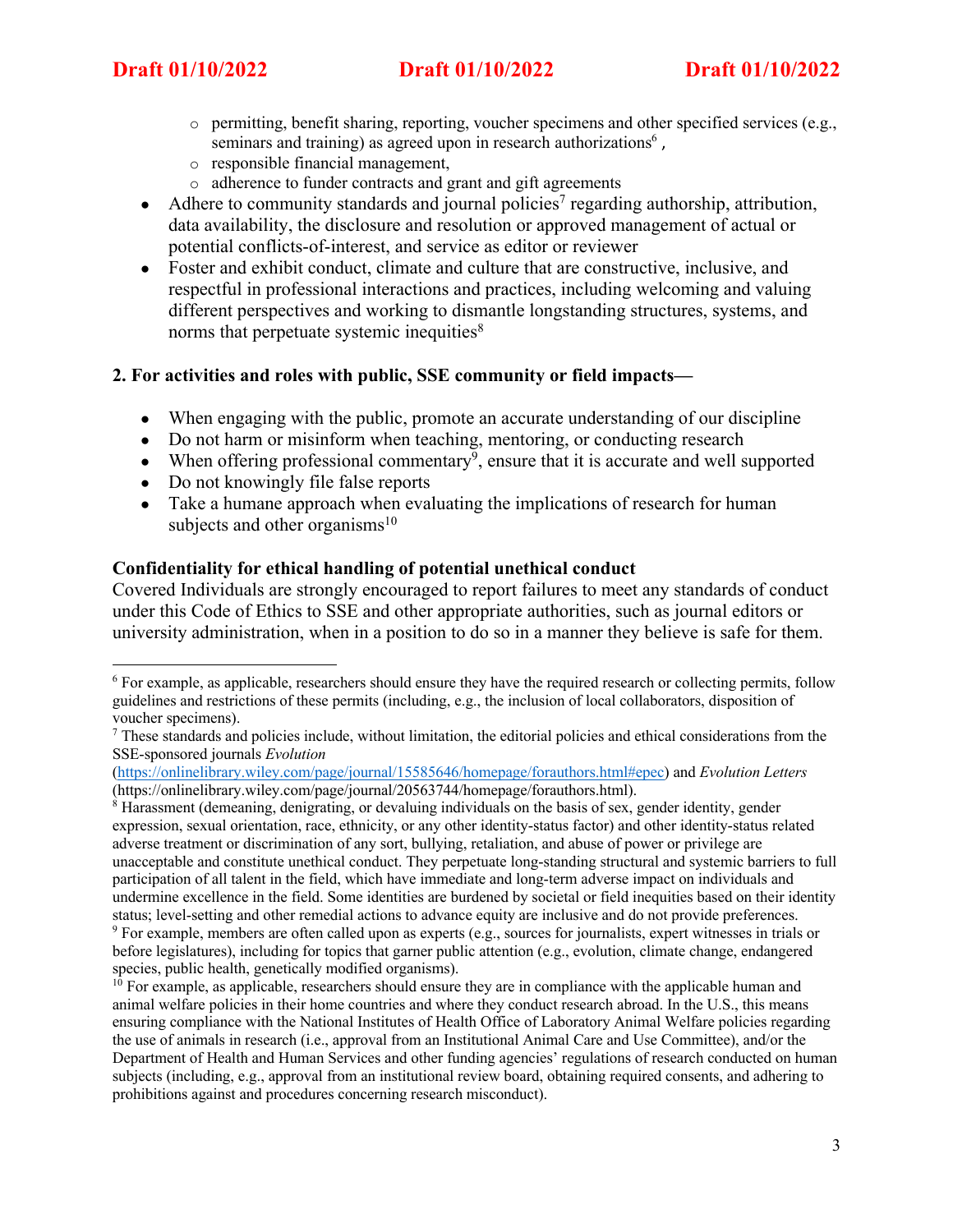Covered Individuals who are in SSE elected or appointed editorial, governance, leadership or committee roles are expected to do so. Filing a complaint with, raising a conduct concern to, or providing pertinent information and cooperating in SSE's process to address potential violations of this Code of Ethics (see Part 2) are important for Covered Individuals to do when issues arise of potentially unethical conduct. Doing so does not violate this Code's confidentiality requirements, nor does SSE's process of addressing reports of unethical conduct in accordance with this Code.

Except as otherwise specifically provided in this Code of Ethics (including Part VII), all Covered Individuals who are involved in a review, investigation or resolution of a potential or determined violation of this Code of Ethics, or who come to have knowledge of a complaint or conduct concern, shall keep confidential:

- the name and identity of (i) the accused **("Respondent"),** at least until a final decision whether there has been a violation of this Code is made (the appeal decision or the Executive Committee's decision if the period for appeal has run with no appeal being filed)—and upon a final decision, shall adhere to this Code of Ethics' provisions relating to when and by whom and to whom any disclosure is made (see Code Part 2), (ii) the person who files a complaint or raises a conduct concern **("Complainant"**), (iii) the identified target of the potential unethical conduct, if that person is different than the Complainant, and (iv) any witness or other third-party source of information relevant to the conduct at issue or process to resolve it; and
- the existence and substance of a particular complaint or conduct concern and the stage, outcome and other particulars of SSE's resolution process, as the process applies to that complaint or conduct.

To the extent feasible, SSE's process seeks to protect the confidential information outlined here. Part 2 addresses limited exceptions to confidentiality.

A failure to adhere to this confidentiality requirement is a serious breach of this Code of Ethics.

# **For brevity, the Code of Ethics refers to conduct that meets its expectations and requirements as "ethical conduct" and conduct that does not as "unethical conduct."**

Procedures for addressing violations of the Code of Ethics are outlined in Part 2.

The SSE' Code of Conduct for conferences (available at evolutionmeetings.org/safe-evolution) applies during the "Meeting Period," meaning: (a) the days on which an SSE-sponsored meeting is occurring, and (b) the days of Covered Individuals' transit to and from the meeting (including the period of set-up and break-down of facilities and equipment and the days of transit to and from the meeting set-up and break-down locales, for those Covered Individuals that are involved in such activities).

This Code of Ethics (to the extent different than or additive to the terms and processes of the Code of Conduct) applies to fact-finding that is conducted outside of the Meeting Period (although the fact finder may be the same individual who performs that function under the Code of Conduct). This Code of Ethics also governs determinations of, and the imposition of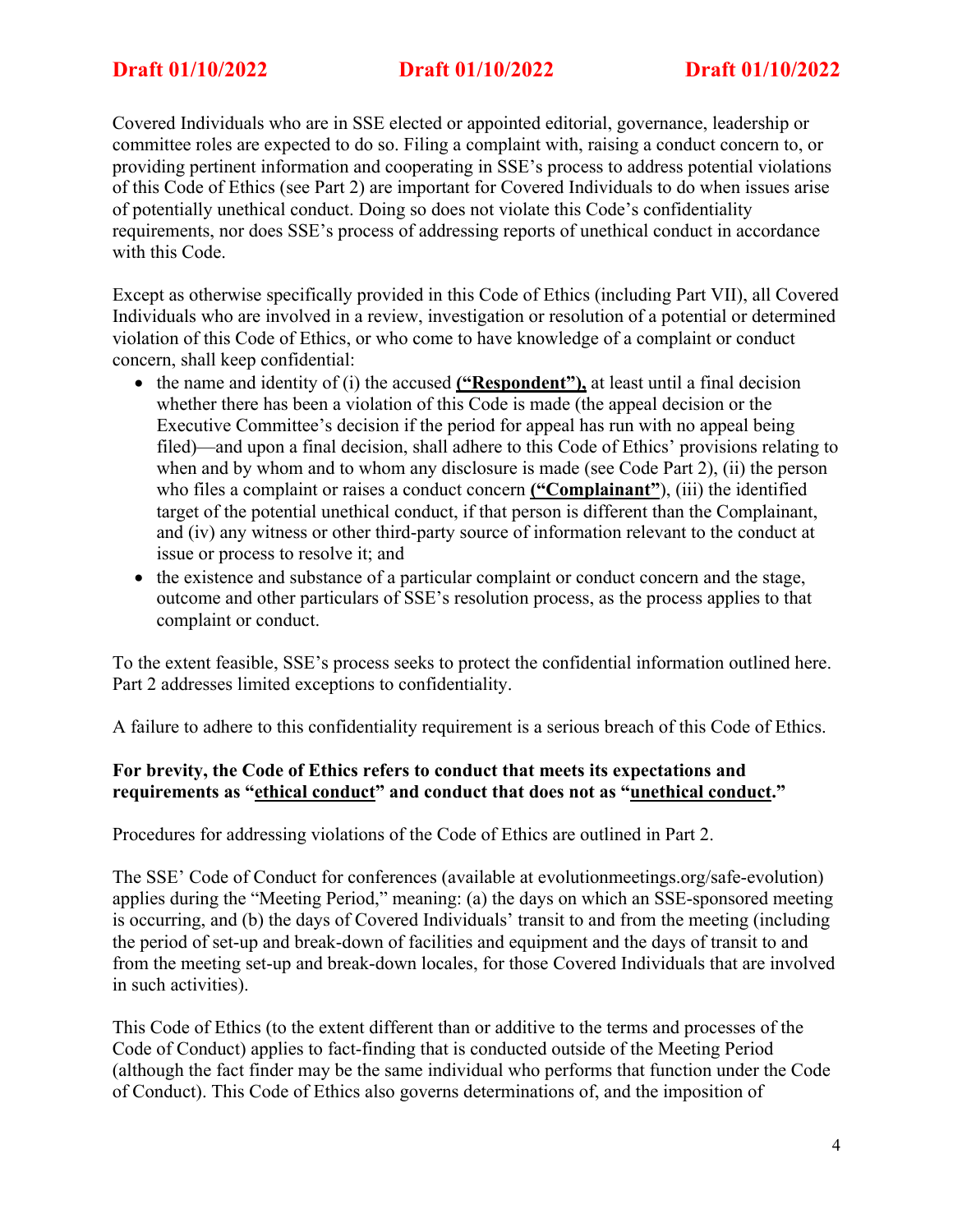additional or amended consequences for, violations of the Code of Conduct, which are considered, made, or imposed by SSE before or after the Meeting Period.

**All interpretations of and actions under this Code of Ethics by the SSE Committee on Ethics ("COE"), SSE Executive Committee, SSE Governing Council, or any other SSE authority or person acting within the scope of duty on any of their behalf, will be made in their sole and absolute judgment and discretion to advance the mission, values and goals of SSE, whether or not this statement is repeated in every applicable provision of the Code. By participating or acting in any manner in any activity of—or assuming any role or providing any service for—the SSE, a Covered Individual is agreeing to all terms and conditions of this Code of Ethics and agrees that the Code provides a fundamentally fair process for resolving all matters relating to the Code. If you do not agree to this Code of Ethics and that it is fair, you must not participate in any activity, accept any role, or provide any service involving SSE.**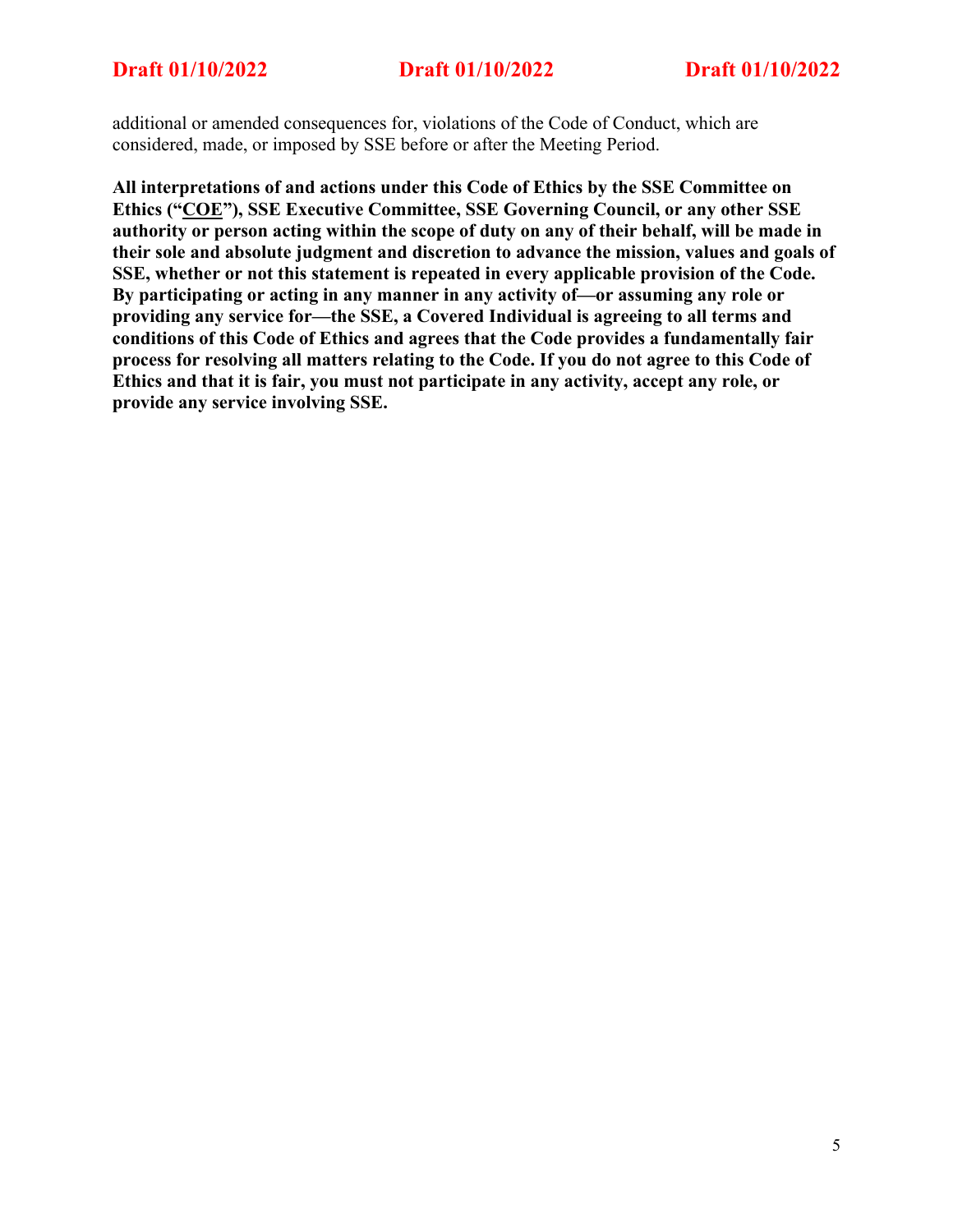## **PART 2. Violations of ethical standards**

## **Preamble**

The COE of the SSE has the primary responsibility for administering the SSE's Code of Ethics and making initial recommendations to the SSE Executive Committee relating to the Code's interpretation and application to particular situations. In particular, the COE is responsible for reviewing and recommending determinations of possible violations of the Code by Covered Individuals and recommending actions by the SSE in response to such potential or actual violations. Such actions will be taken in accordance with the standards, principles and processes outlined in this Code of Ethics.

In furtherance of upholding our mission, values and goals and promoting inclusion, excellence, and integrity in our field, the SSE Code of Ethics and procedures described therein are designed to protect all Covered Individuals by evaluating and resolving complaints of Code of Ethics violations in processes and principles that are fair, ethical and transparent. <sup>11</sup> SSE recognizes the longstanding inequities of barriers to participation of all talent in the evolution field, which undermines its excellence and integrity, as well as the quality of its contributions to society. Consequently, while we will not prejudge anyone and will be clear on that fact, the field's and many members' interests in SSE's mission, values and goals will be weighed more heavily than any individual's interests, where the two must be weighed in actions we take. Raising false, malicious, or groundless concerns or complaints violate this Code of Ethics.<sup>12</sup>

## **Additional considerations for Honors, Awards, and Elected, Appointed or Editorial Service**

When the SSE awards an Honor, the Honor denotes the SSE's judgment that an individual's contributions to, and effect on, the field are exemplary. The SSE takes into account the effect on the field of the totality of the individual's work and ethical and professional conduct and reputation. It expects those who hold Honors to demonstrate that participation in and recognition by the field are privileges; and that the field's leaders, and others it celebrates, embody highly ethical, professional and inclusive conduct in their work. Nominees and recipients of Honors and Awards should also conduct their personal affairs in a way that does not cast serious doubt on their ability to uphold the ethical standards outlined in Part 1. Similarly, those who serve the SSE in elected or appointed governance, leadership or committee roles or editorial roles must embody highly ethical and professional conduct in their work, and conduct their personal affairs in a way that does not cast serious doubt on their ability to satisfy and advance the expectations and requirements of this Code of Ethics, including the Policies outline in Part 1.

The SSE has decided, in its discretion, that determined unethical conduct of a current or prospective holder of an Honor or Award, member of the SSE Governing Council, journal editor, and holder of any other elected or appointed governance, leadership or committee role—as well

<sup>&</sup>lt;sup>11</sup> That means processes that are sensitive to the burdens assumed by those who raise conduct concerns; ethical and transparent processes for all involved; focus on the specific facts and circumstances of each situation; and an overarching aim of advancing an inclusive community at SSE and in the field.<br><sup>12</sup> Perceptions of fairness of outcomes may differ among individuals, but is informed by SSE's mission and aims.

Research demonstrates that those who experience harm are often fearful of the professional, educational, and relationship costs of complaining, indicating that a vast majority of complaints are likely true, even if they are difficult to prove in "one said, the other said" situations or where an accused is in a powerful position. Yet, not all complaints are true and SSE does not prejudge an accused and considers every situation's facts and circumstances.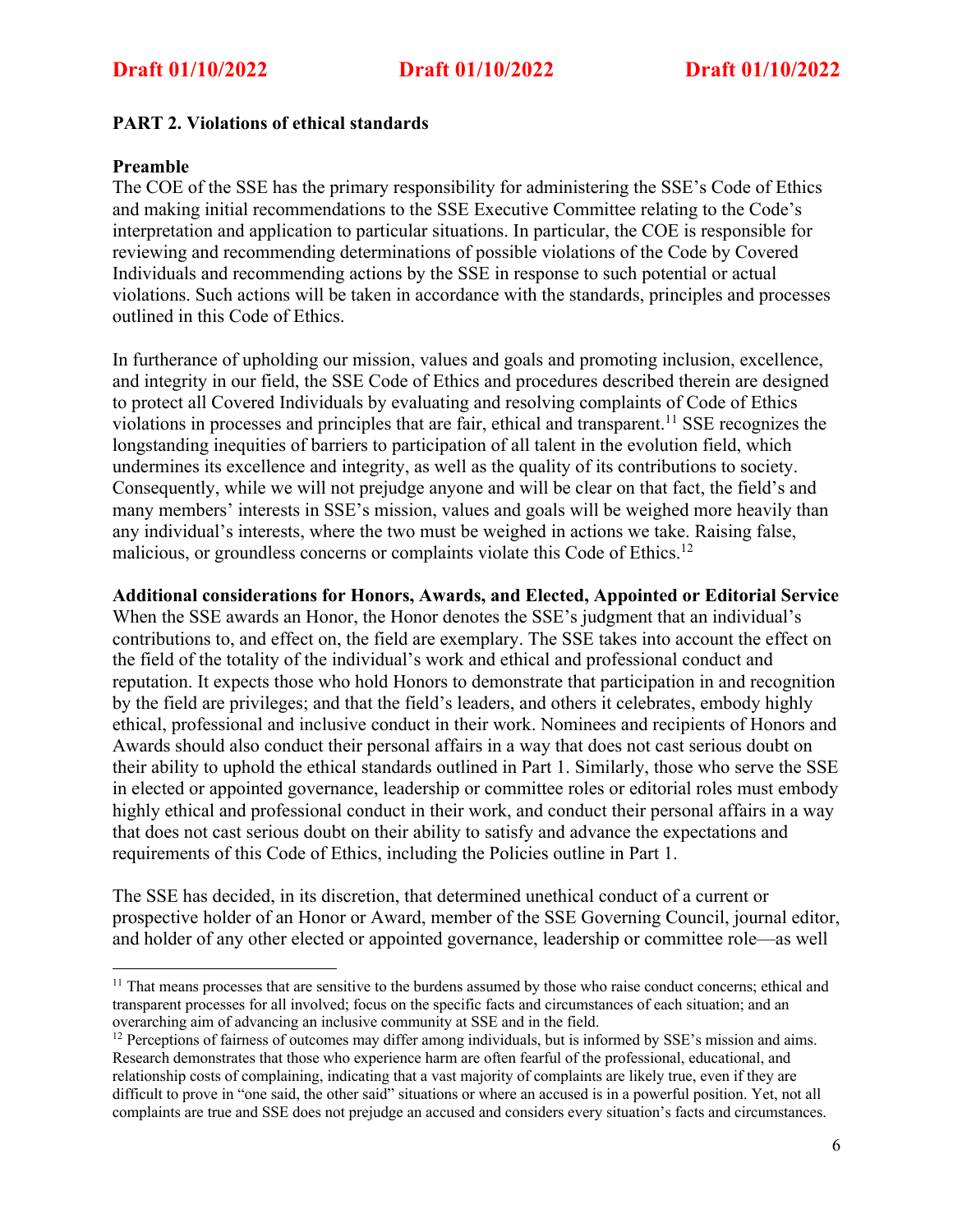as credible questions about the ethical conduct of such an individual—can contribute to longstanding structural and systemic barriers in the field. Consequently, for the purpose of prioritizing what is best for excellence and integrity in the field over what is best for any individual, the SSE will not confer any Honor on, or permit the nomination for election or appointment to any governance, leadership, or committee role, or editorial role of, any individual whose conduct has been determined by SSE to be seriously unethical (resulting in any sanction more severe than mediation or a private reprimand) based on an outside authority's (e.g., home institution, court, government agency) investigation or determination made available to the SSE,13 or based on SSE's own investigation as described under sections III-IV. The SSE also has the right to not confer any Honor on, or permit the nomination for election or appointment, to any governance, leadership, or committee role, or editorial role of, any individual whose ethical conduct is the subject of a credible question known to the SSE, so long as the question has not been finally and favorably determined to the SSE's satisfaction, in its sole and absolute discretion, based on any such investigation and determination. Nominators and members of selection committees are expected to disclose any known determined or credible accusations of unethical conduct under the standards of conduct established by this Code of Ethics by a nominee when they are in a position to do so. Such information will not be automatically disqualifying for the nominee or a person under consideration for an appointed role, but will be considered and, if SSE deems necessary, further investigated by the SSE following the procedures described in sections III-IV. Determined unethical conduct may also justify suspension or revocation of an Honor or removal from an elected, appointed or editorial position or role, and a credible but undetermined question of ethical conduct may justify suspension. Credible questions arise when there is some substantiated evidence of conduct issues that would justify an investigation (which may include, e.g., a factual account by a target or bystander, or documentary evidence, or recurrent or corroborated anonymous reports of unethical conduct). *When applying this provision in situations of credible questions about meeting ethical conduct standards under the SSE Code of Ethics, the SSE is withholding judgment and is not making a statement or determination regarding any individual. No determination has been made one way or the other about any allegation. Any statement or action to the contrary is prohibited and not authorized by the SSE. Rather, before a determination is made, the SSE is implementing a prophylactic measure to support SSE's mission, values and goals, and SSE's and the field's prioritization of efforts to break down long-standing barriers to inclusion and excellence, over individual interest.*

## **I. Committee on Ethics (COE)**

The COE shall consist of the "**Retiring President**" of SSE's Governing Council<sup>14</sup> and eight SSE members. The Retiring President will chair the COE. Initially, the eight additional members shall be appointed by the SSE President-Elect, with approval of the Council. These eight initial

<sup>&</sup>lt;sup>13</sup> SSE may request supporting information from an outside authority and may require the subject of an outside authority's determination or review to give consent to the outside authority to provide the full record to SSE, if SSE deems that information necessary in its judgment to make its determination. However, SSE may consider what it deems to be reputational, safety, and operational issues affecting SSE or its community, arising from a determination made by an outside authority, whether or not the supporting record is made available to SSE.

<sup>&</sup>lt;sup>14</sup> Retiring President means the immediate past President of the Governing Council.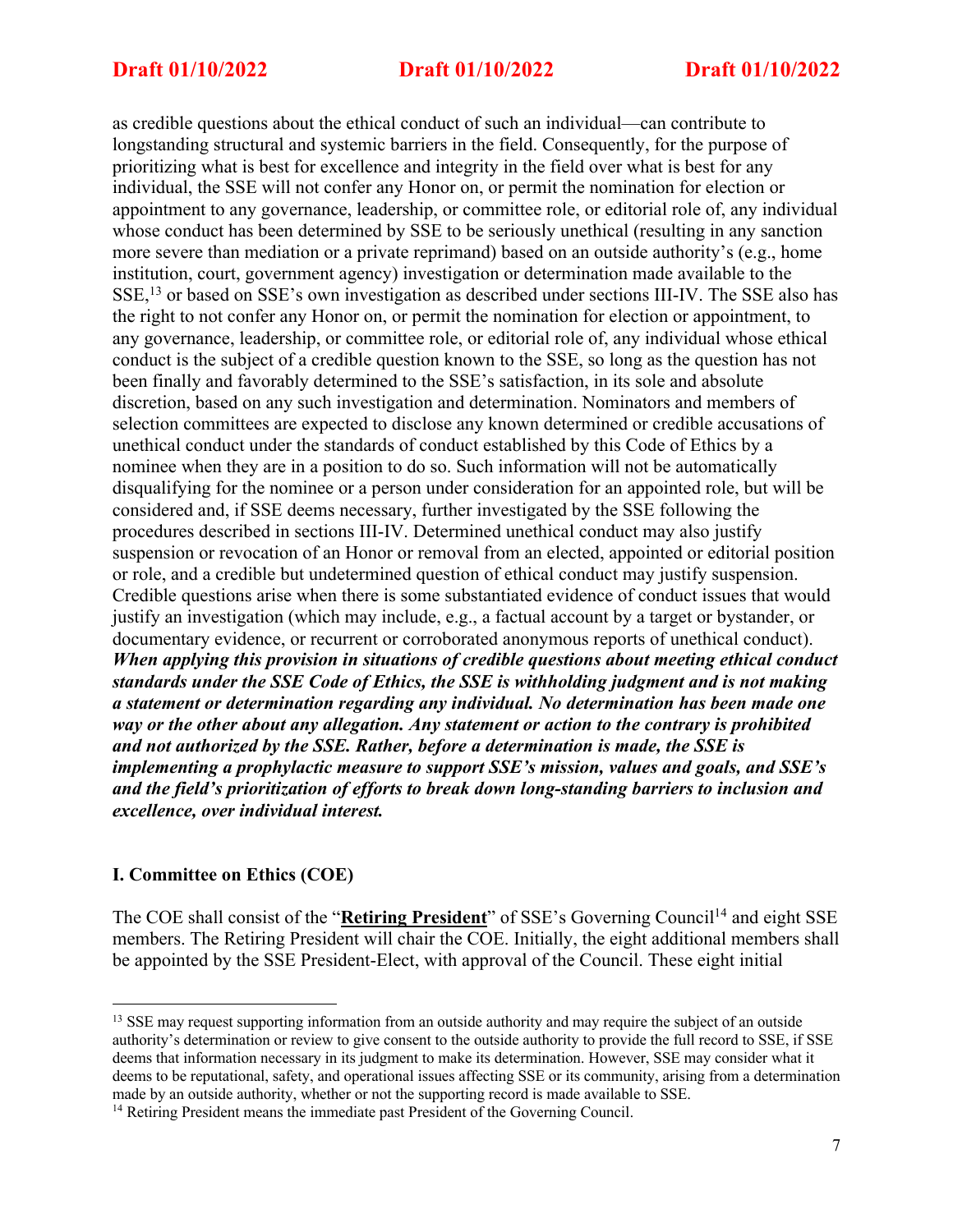members will serve for three to five years each, with two or three replaced each year (shorter than regular terms may be implemented as needed to provide for this staggering of terms). However, COE members will continue to serve until their successors assume office in any event and failure to timely appoint a member's successor shall not affect the authority of the outgoing member's continued service until a successor is seated. Successor members will be appointed by the COE chair, with approval of the Council, and serve for three years. For any complaint that proceeds to adjudication, an Adjudication Committee will comprise the Chair and two members of the COE. The two members of an Adjudication Committee will be selected by the Chair of the COE, after consulting with the Investigatory Agent (IA, see section II) regarding any disclosed conflicts of interest. **Appendix A**, which is incorporated in this Code of Ethics, defines and sets out the requirements relating to conflicts of interest requirements under this Code. When a member's term expires, they will continue to serve for the purpose of and until completing resolution of complaints for which they were an active member of an Adjudication Committee.

All actions (recommendations to the Executive Committee) of the COE are made by majority vote of the Chair and all active members appointed to serve on the Adjudication Committee that is considering a complaint. The COE will strive to reach consensus whenever possible, but if it seems unlikely that consensus can be found, any member of the COE may call for a majority vote.

## **II. Independent Investigatory Agents**

The SSE shall hire at least two Investigatory Agents (each, a "**IA**"), each of whom does not have any actual or potential conflict of interest with the SSE or the members of the COE, Executive Committee or Governing Council when that IA is retained and is credentialed to investigate complaints of ethics violations.15 The IA will not create a conflict of interest once assuming the IA role, and will disclose any conflicts that arise beyond the control of the IA (e.g., appointment of a new member of the COE with whom the IA has a conflict.)

The duties of the IA are to receive concerns and complaints about potential unethical conduct under this Code of Ethics, perform initial reviews and investigations regarding whether the claim is credible, forward a recommendation, with supporting rationales, to the COE as to whether the concern or complaint should be dismissed, resolved via the IA-led process, or adjudicated by committee (as described in section III), and perform any additional investigations the COE requests. These duties are described in more detail below. The IA will also have the duties specified for that role in Appendix B, which is incorporated in this Code of Ethics, for the IA-led resolution process. The IA also has the duty to receive conflict of interest disclosures from those involved in addressing a concern or complaint and to advise the COE Chair on their handling, as described in Appendix A.

The COE Chair shall retain at least two IAs in case one has a disqualifying conflict in connection with a particular complaint or needs to be discharged due to a conflict or potential conflict with the SSE or a COE, Executive Committee or Governing Council member. One IA will be

<sup>&</sup>lt;sup>15</sup> Among other examples, suitable credentials include a law degree and investigatory experience or training as an Ombudsperson.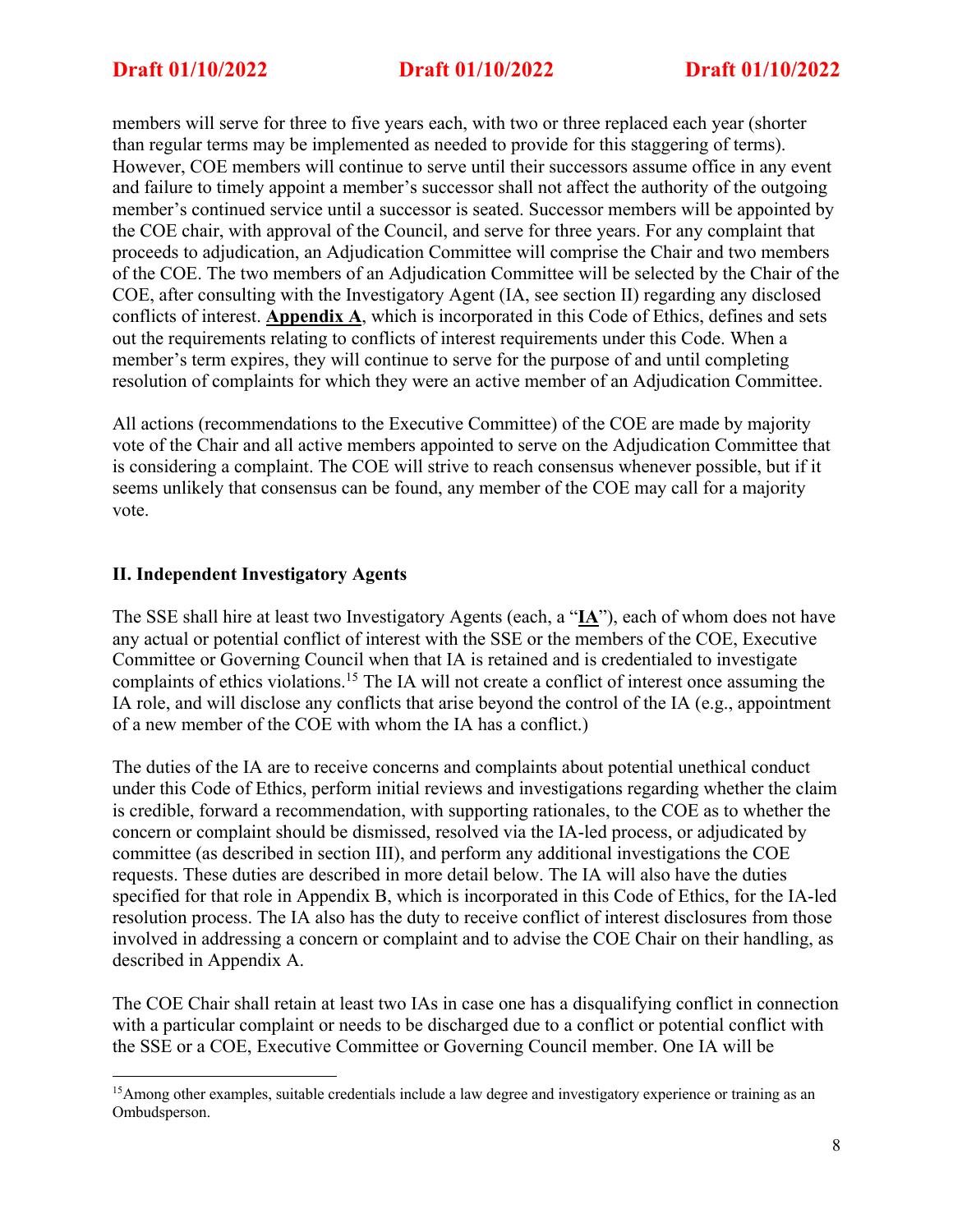designated as the primary IA and each other IA will be available to serve if called upon by the COE Chair or designee (because the primary IA is conflicted or otherwise unavailable or has a capacity limit). A conflict or potential conflict of the primary IA is among the circumstances that create cause for the COE Chair to extend the time for addressing the relevant complaint(s), to enable a determination of the conflict and how it will be resolved or managed or to transfer the complaint to another IA for handling.

## **III. Processes involved with receiving complaints**

- A. Any person ("Complainant") who believes that a Covered Individual ("Respondent"), has engaged in unethical conduct as defined under the SSE Code of Ethics may file a complaint against that Respondent. A complaint shall be on an official SSE complaint form (available at evolutioncodeofethics.org), which will be submitted to the IA.
- B. Any member of the COE, Executive Committee or Governing Council may refer its complaint or conduct concern about potential violations of this Code of Ethics to the IA for review.
- C. The editor of an SSE-owned journal may initiate a complaint by referring the matter to the IA when there has been a determination of a violation of publication ethics by a Covered Individual (per procedures of the Committee on Publication Ethics).
- D. The Safety Officer enforcing the meetings Code of Conduct may initiate a complaint by referring a matter raised during a meeting to the IA when there is a need for fact finding beyond the meeting period or the possible need for additional or amended consequences for violations of the Code of Conduct.
- E. Upon receipt of a conduct concern or complaint, or referral from one of the authorities noted above, the IA will conduct a preliminary review to determine whether the complaint should be addressed in an IA-led process if the criteria for such process are met (see Appendix B) or should be dismissed without soliciting a response from the Respondent, which can be for any of the following reasons:
	- 1. The complaint form is incomplete or other otherwise inadequately filled out.
	- 2. The complaint is patently frivolous or otherwise without merit.
	- 3. The complaint is directed against an individual who is not an SSE Covered Individual, or concerns an issue that is not within the scope of this Code of Ethics<sup>16</sup>.

<sup>&</sup>lt;sup>16</sup> The COE has discretion whether to accept complaints and conduct concerns directed against non-Covered Individuals who were Covered Individuals at the time of the alleged unethical conduct or whose membership, role or relationship with the SSE has recently lapsed. SSE's response action upon finding a violation may be limited, however.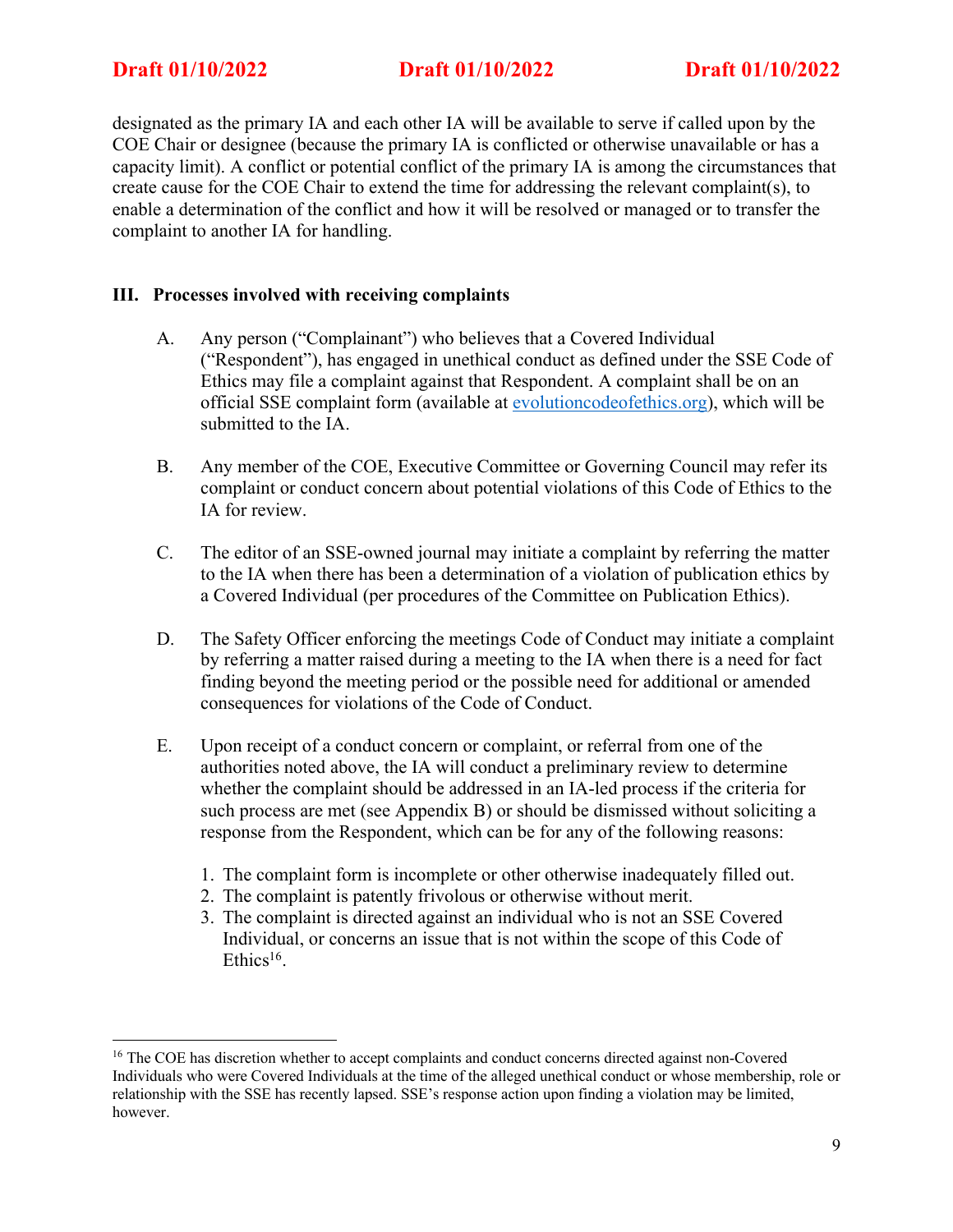4. There is insufficient information provided in or attached to the complaint (facts and available witnesses, documents, or other sources of consequential information) to enable an investigation.

If the IA believes E.1. is the case, they will request an amended complaint from the Complainant. If the IA believes the complaint should be dismissed for any of reasons E.2 – E.4, the IA will forward the complaint to the COE with a rationale for dismissal. If in the case of E.3 or E.4 the criteria in Appendix B are satisfied, the IA will recommend and provide a rationale for or against an IA-led resolution to the COE Chair.

- F. If the IA believes there is possible merit in the complaint and intends to recommend an investigation or IA-led resolution, they will contact the Respondent to notify them of the allegation made in the complaint and request a response to the complaint. The IA may require a written response. (This process may also be pursued if the IA or COE finds it helpful prior to a decision whether to resolve or recommend resolution of the matter via the IA-led process). Upon receipt of the response, or after 30 days if the Respondent does not provide their response in that period, the IA will forward their recommendation and any supporting documents regarding the complaint along with a rationale for that recommendation to the Chair of the COE. This will occur via a secure link that provides privileges for viewing but not downloading the materials. The IA may recommend:
	- 1. Dismissal of the complaint
	- 2. Adjudication of the complaint by the COE
	- 3. An IA-led resolution

## **IV. Actions by COE and Executive Committee**

- A. Upon receiving a recommendation from the IA, the COE or COE Chair may take any of several actions:
	- 1. If the IA's recommendation is dismissal, the COE may accept that recommendation. If it does, the Chair of the COE will inform the Complainant (and any identified target of the unethical conduct who is not the Complainant) of the decision. If there is an appeal of the dismissal, the SSE President will inform the Respondent, who will have an opportunity to respond as provided in Part V.
	- 2. If the IA's recommendation is dismissal, but the COE disagrees with the recommendation, it will inform the IA and request the IA to form an Adjudication Committee or conduct an IA-led resolution process. The COE will inform the Respondent of the initiation of the process and may direct the IA to gather additional information for the Adjudication Committee (as in Part **IV**.A. 3, below).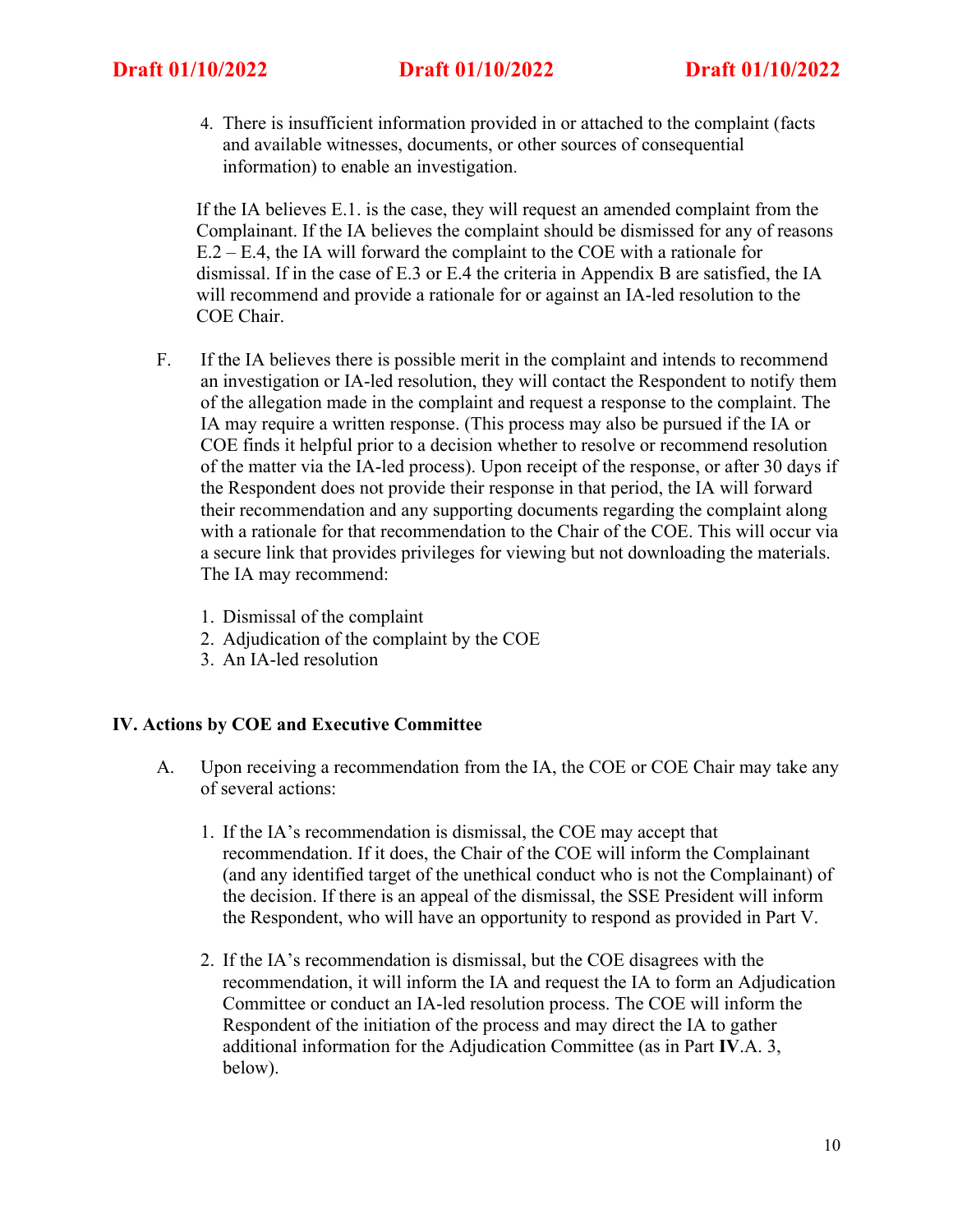- 3. If the IA's recommendation is adjudication, then unless the COE unanimously disagrees, two members of the COE, plus the Chair, will form an Adjudication Committee and inform the Respondent. This Adjudication Committee may in its discretion direct the IA to conduct additional investigation and fact-finding. The information sought may include, but is not limited to, statements by the Respondent, the Complainant, and the identified target of the reported misconduct in the complaint if that person is different than the Complainant), or a person who may be a consequential witness or provide consequential information in the investigation (individually and collectively, a "**Key Person**"), as well as statements by other individuals allegedly harmed by the Respondent, and statements from the home institution of the Respondent. In cases of ongoing non-SSE investigations, the Adjudication Committee may temporarily suspend its adjudication, pending those outcomes. However, the IA and Key Persons will take steps to preserve information and other evidence to avoid loss during any delay, and all determinations of the SSE and related recommendations will be made entirely by the Adjudication Committee and Executive Committee of the SSE. The COE may rely on a determination made by an outside authority, in addition to, or rather than, directing the IA to conduct SSE's own investigation, as provided in the Preamble in Part 2, but the recommendation of a decision on whether this Code of Ethics has been violated and any consequences should be imposed will be entirely SSE's.
- 4. If the IA recommends an IA-led resolution under the criteria in Appendix B, the COE Chair will make the decision (whether that process or an Adjudication Committee will resolve the matter) and inform the IA, Complainant (and any identified target of the unethical conduct who is not the Complainant) and the Respondent of how the conduct concern will be resolved. The IA will then follow the COE Chair's decision.
- B. If an Adjudication Committee has been formed, when the Adjudication Committee is satisfied it has the information needed to make a recommendation, it will consider the information found in the investigation and the provisions of this Code of Ethics and, applying a preponderance of the evidence (more likely than not) standard, first vote on a recommendation of a finding whether the Respondent is or is not responsible for the alleged violation. If it votes to recommend a finding or responsibility, the Adjudication Committee will then vote on a recommendation of sanctions against the Respondent, if any. The Chair will forward these recommendations, along with supporting documentation, to the SSE Executive Committee.
- C. Upon receiving a recommendation from the Adjudication Committee, the Executive Committee will make the final determination on both whether the Respondent is responsible for the alleged violation (applying the preponderance of the evidence standard) and on the actual community-building, remedial, and/or disciplinary actions to be imposed. As appropriate, the Executive Committee may direct the Adjudication Committee to conduct further investigations, and/or the Committee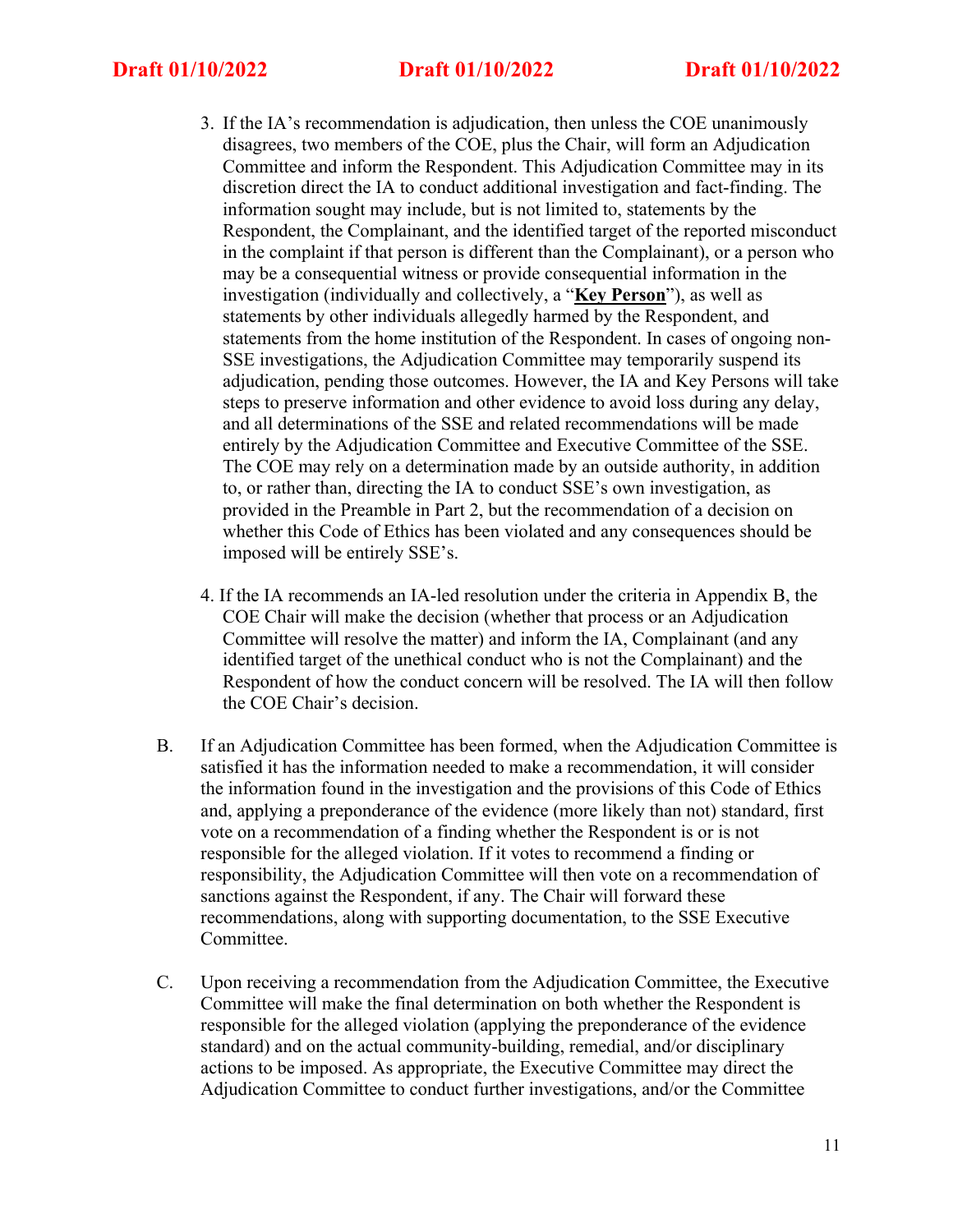may consult with legal counsel, before determining actions. When these decisions have been made, the SSE President will inform both Complainant (and any identified target of the unethical conduct who is not the Complainant) and Respondent of them and will provide for any sanctions to be carried out. The SSE President may also notify the home institution of a Respondent who has been found responsible of a violation of this Code of Ethics; and, if the home institution was previously notified, will also notify that institution of a finding of no responsibility.

- D. The IA or Adjudication Committee may follow the guidelines outlined in Appendix C to recommend short-term actions at any time during the review, IA-led resolution process, investigation, or adjudication process, based on considerations including but not limited to safety and non-disruption, as outlined in Appendix C.
- E. Records relating to the investigation, adjudication or IA-led resolution of any complaint or concerns of violation of the Code of Ethics, and the name of the Complainant, identified target if different, Respondent, and witnesses, whether or not it was determined that a violation occurred, shall be maintained by the IA in a secure, confidential format, and the IA will adhere to the confidentiality requirements of this Code of Ethics respecting that information (see Part 1 and section VII). Upon the end of an IA's contract that is not being renewed, or at any time upon request of the Chair of the COE or Executive Committee, or either Chair's designee, the IA will transfer all records (or any subset specified) to the chair of the COE. It is not a violation of confidentiality for the IA to provide confidential information to others involved in any capacity in an investigation or review under this Code of Ethics, for purposes of conducting the investigation or review; in doing so, the IA will remind those who receive the information of their confidentiality obligation under this Code.
- F. Retaliation for filing a complaint, reporting unethical conduct concerns, serving as a witness, or otherwise aiding in the resolution of potential unethical conduct is a serious violation of this Code of Ethics, as is making a knowingly false report or otherwise reporting an incident in bad faith.

# **V. Appeals**

A Respondent who is finally determined by the Executive Committee to have violated the Ethical Standards in the Code of Ethics, a Complainant, or any identified target of the unethical conduct who is not the Complainant (each being an "authorized appeal party") may appeal this decision and any sanctions imposed, but only on the following bases: newly surfaced, consequential facts that were not previously available when the determination was made and consequences were imposed; consequences grossly disproportionate (in leniency or strictness) to the violation found, considering how similar violations were handled, if any, under the most current SSE Code of Ethics (i.e., not under prior policy terms no longer in effect); lack of facts to support the determination; a consequential conflict of interest for an authority in the investigative or decision-making process; or a failure to fulfill process requirements with consequential effects on the appealing person's ability to address important considerations.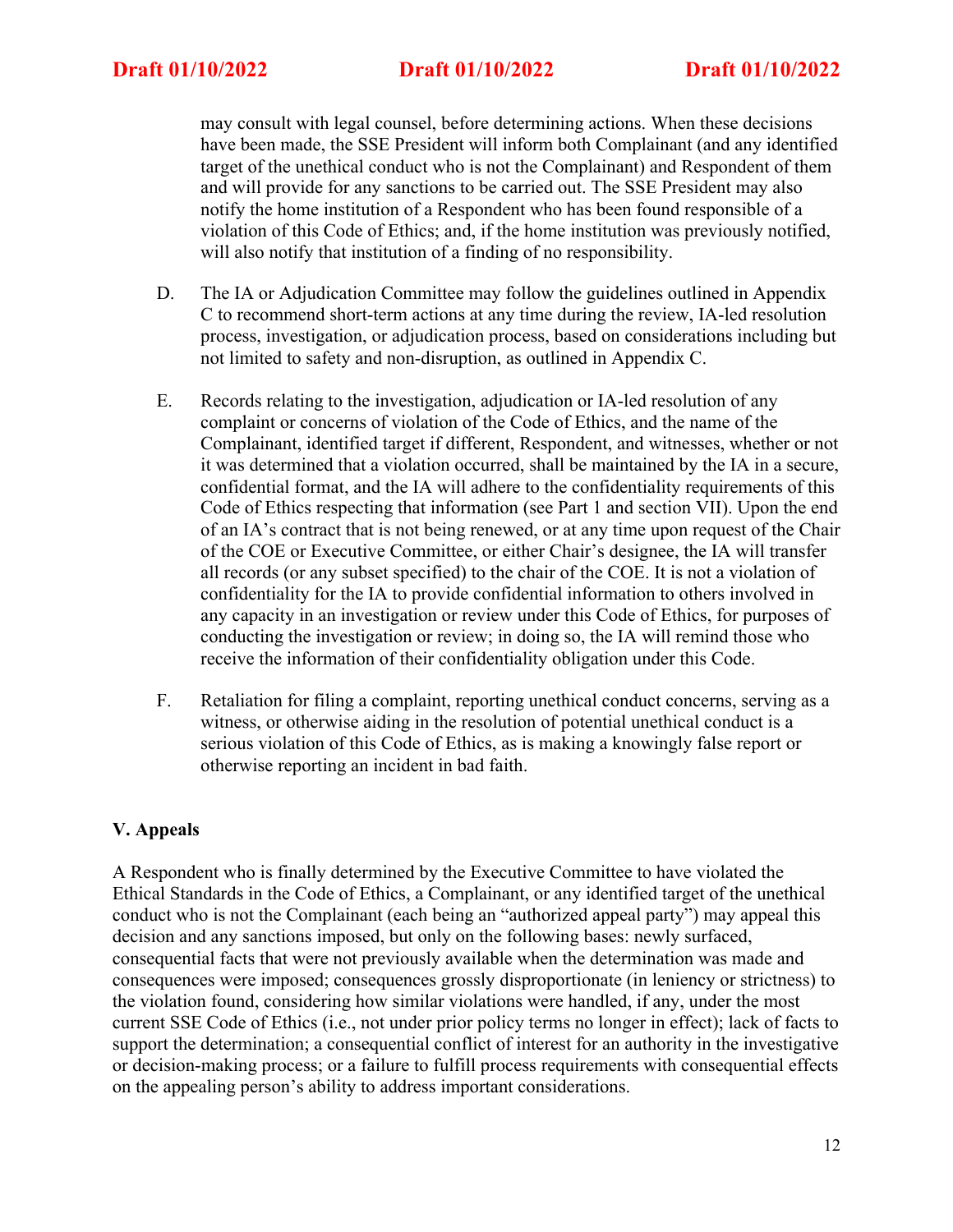Appeals will be considered by an Appeal Board, which shall consist of three people appointed by the SSE President from amongst the members of the SSE Governing Council who are not on the Executive Committee. Members of the Appeal Board will serve for a one-year term, but may be re-appointed for successive terms. If a member of the Appeal Board has a conflict of interest (as defined in Appendix A) with any authorized appeal party or other Key Person involved in the incident or resolution process, then they will recuse themselves from that appeal and the SSE President will appoint a temporary replacement from the Governing Council.

To pursue an appeal, a written statement of appeal, including a statement of the permitted bases for the appeal that apply and supporting facts and documents, must be sent to the SSE President within 30 calendar days after receipt of notification of the decision.<sup>17</sup> The President will notify all other authorized appeal parties of the receipt of an appeal and will provide them an opportunity to respond to the appeal within 30 days of their notification of the appeal. If the appeal is of a dismissal of a complaint and a Respondent has not previously been notified of the complaint, the President will provide the Respondent an opportunity to respond to the complaint and appeal in that 30-day period. An extension for filing an appeal or responding to a complaint and appeal may be granted by the SSE President if good cause is shown, but the extension may not exceed 90 days unless the SSE President determines that there is strong justification to do so. All authorized appeal parties will be given access to all written materials that will be considered by the Appeal Board (which may be on a password-protected web page) and a simultaneous final opportunity to respond in writing.

The President will forward all written materials concerning the appeal to the Appeal Board for consideration. The President shall preside over consideration of the appeal by the Appeal Board, but will not vote on it. The Appeal Board will review all information considered by the COE and Executive Committee and may ask the IA to obtain additional information. The Appeal Board may interview members of the COE as part of a formal process by the Appeal Board, but members of the Appeal Board shall not participate in any communications about the subject of the appeal outside of the formal process. The Appeal Board will generally make a decision within 90 days, but may extend the time for good cause (including, but not limited to, the need for additional information, a voluminous record, scheduling issues, or staffing limitations) upon notice to Complainant, identified target if not the Complainant, and the Respondent. The Appeal Board may decide to uphold or reverse the original determination, and may affirm the original decision, set aside the original determination that a violation has occurred, or determine that the original sanction(s) imposed are not appropriate and impose a different sanction. The Appeal Board will inform the Complainant (and any target who is not the Complainant) and Respondent of the Board's decision. The decision of the Appeal Board shall constitute the final decision of the SSE with respect to all matters subject to this section.

If no authorized appeal party files an appeal within the required thirty (30) calendar day period (or any extended period if granted), the determination and disciplinary action authorized by the Executive Committee, if any, shall go into effect and no authorized appeal party shall have

 $17$  Receipt is deemed to occur when SSE sends notice via email to an authorized appeal party's last email address on file at SSE; when hand delivered to the authorized appeal party's office or home; or when received at that office or home address (as evidenced by the delivery service), if delivered by the U.S. postal service or commercial overnight or expedited courier service, as evidenced by a return receipt or tracking receipt.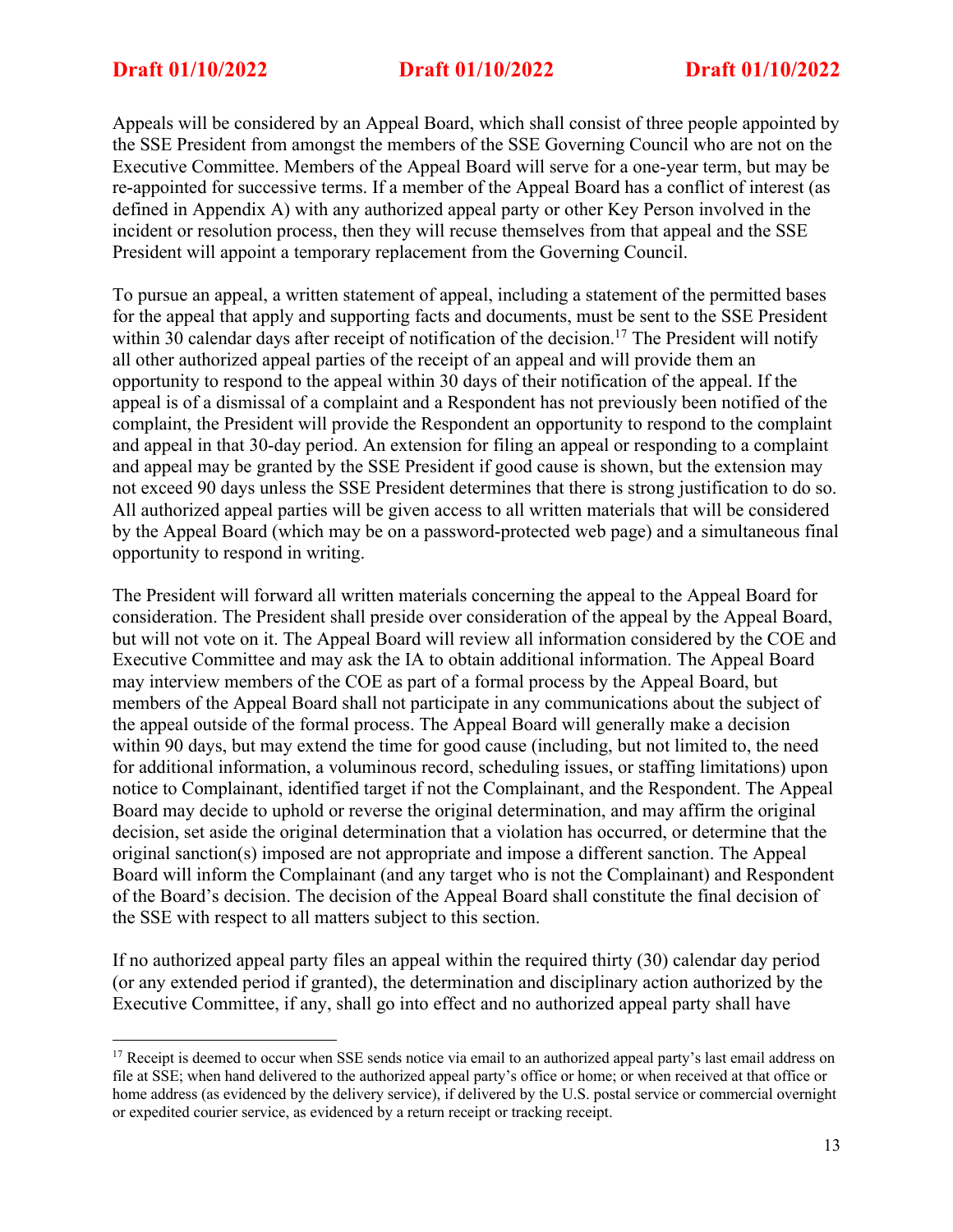further rights to request review or any other appeal; the decision and disciplinary action determinations will be final.

## **VI. Remedial and disciplinary outcomes**

When a Respondent is found responsible for a violation of the SSE Code of Ethics (or, in the case of a nominee or holder of any honor or award, holder of any elected or appointed governance, leadership or committee role, or editorial role, when credible questions exist), the Executive Committee may impose one or more of the following disciplinary or remedial actions:

- 1. **Mediation**. This may be conducted either by the IA or through a credentialed external mediator, and must be consented to by the Complainant, the identified target if not the Complainant, and Respondent.
- 2. **Private reprimand**. In cases where there has been an ethics violation but the violation did not cause serious personal and/or professional harm as determined by the Executive Committee, an educative letter concerning the violation as a private reprimand, including any stipulated conditions of redress or restrictions, may be sent to and imposed on the Respondent. The letter will be signed by the SSE President and approved by the Executive Committee. Failure to comply with stipulated conditions of redress or restriction in a private letter may result in the imposition of a more severe sanction.
- 3. **Public or private apology**. A Respondent may be required to make a public or private apology where the Executive Committee determines that the apology is sincere, is part of owning an identified harm caused, is welcomed by the target, and would help in healing community effects.
- 4. **Notification of home institution**. A Respondent's home institution, employer, or any other institutions with which the Respondent has an affiliation may be informed of the findings of the SSE adjudication process.
- 5. **Denial of privileges**. A Respondent may be denied one or more of the privileges of SSE membership and/or the opportunity to participate in SSE activities or to provide services to the SSE, including prohibition from attending the annual meeting, for a specified period of time or indefinitely.
- 6. **Suspension of publication rights**. If an individual is found to have violated the SSE Code of Ethics with respect to publication ethics, that person may be suspended for publication in any of the Society's journals for a specified period of time or indefinitely.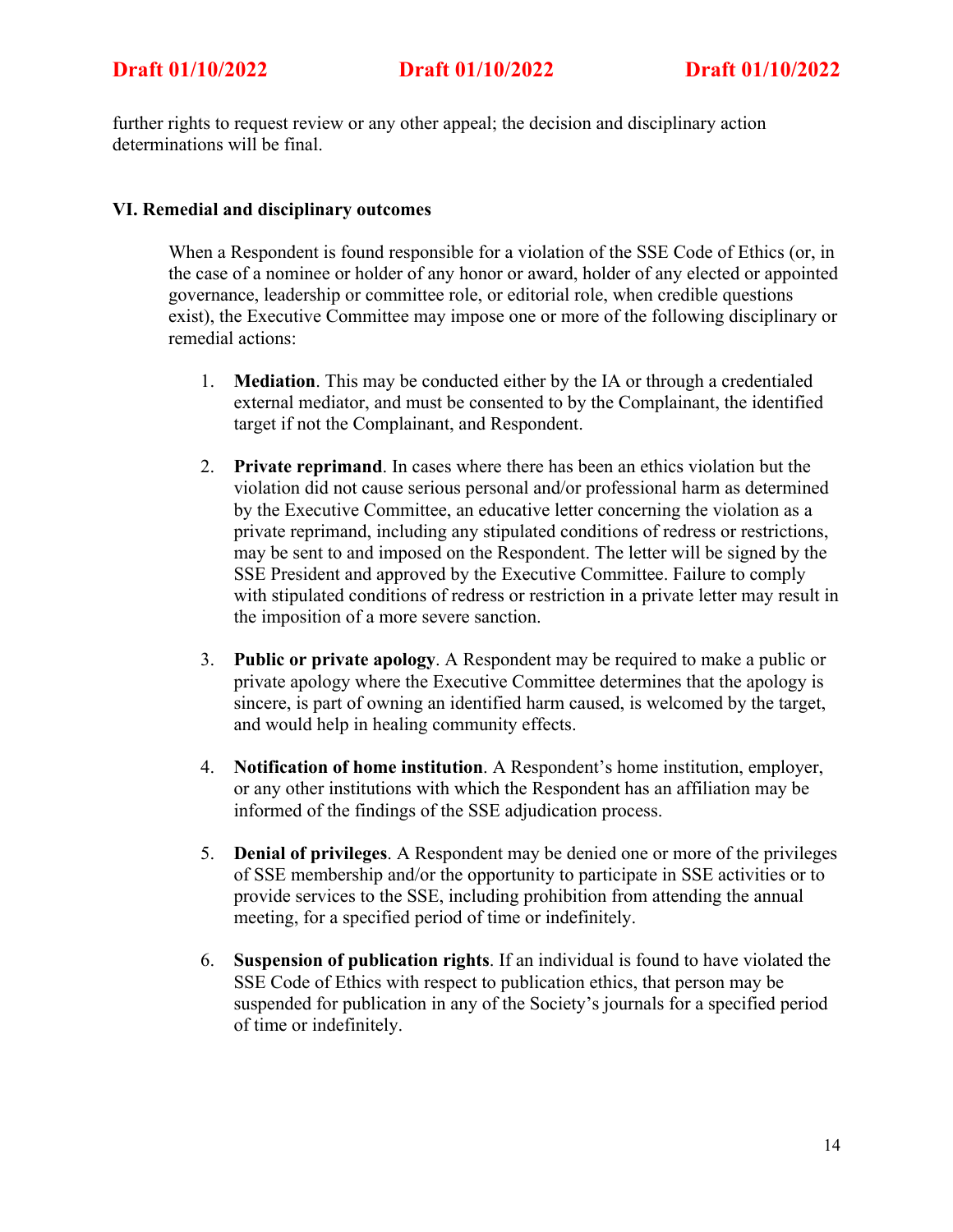- 7. **Denial of editorial activities**. A Respondent may be suspended from their role as editor or ad hoc reviewer, or may be banned from consideration for serving these roles in the future, for a specified period of time or indefinitely.
- 8. **Revocation of, or denial of consideration for, honors and awards**. Any honors or awards given to the Respondent may be revoked permanently and/or the Respondent may be excluded from consideration for future conferral of honors and awards for a specified period of time or indefinitely.
- 9. **Removal from office or nomination**. If the Respondent is an elected member of the SSE Governing Council or a member of any SSE committee, or has been nominated or elected for such role but is not yet serving, the Respondent may be suspended from continuing, extending, or assuming his or her position for a specified period of time or removed or prohibited to assume the role indefinitely. The Respondent may also not be nominated to run for any such SSE role or office for a specified period of time or indefinitely.
- 10. **Suspension or termination of membership***.* Membership for a Respondent may be suspended or denied for a specified period of time, including any appropriate conditions or directives. The eligibility to reinstate membership at the expiration of a period to be determined by the Executive Committee may be automatic or may be conditioned on a future determination by the Executive Committee that eligibility is appropriate. In cases where an ethics violation caused serious personal and/or professional harm, as determined by the Executive Committee, the SSE membership of the Respondent may be terminated with no possibility of reinstatement.

These consequences may be combined, with some as conditions, restrictions, or directives, including, but not limited to: prohibition against serving on a particular SSE committee; no admittance to or participation in a particular SSE-sponsored event; undergoing ethics education; and issuing a private or public apology.

# **VII. Confidentiality Exceptions**

While SSE seeks to maintain confidentiality of the substance and process for resolving Complaints and conduct concerns, as provided in Part 1, the following exceptions apply, and may be exercised at the discretion of the authorized official:

> 1. By the Chair of the COE or SSE President or an authorized designee of either of them ("**Chair or President**") if the Chair or President determines there is a legal, regulatory, safety, insurance coverage or other contractual requirement to provide otherwise confidential information.

Also by the Chair of the COE or IA as necessary in either of their judgment to implement initial or ultimate temporary safety or nondisruption measures under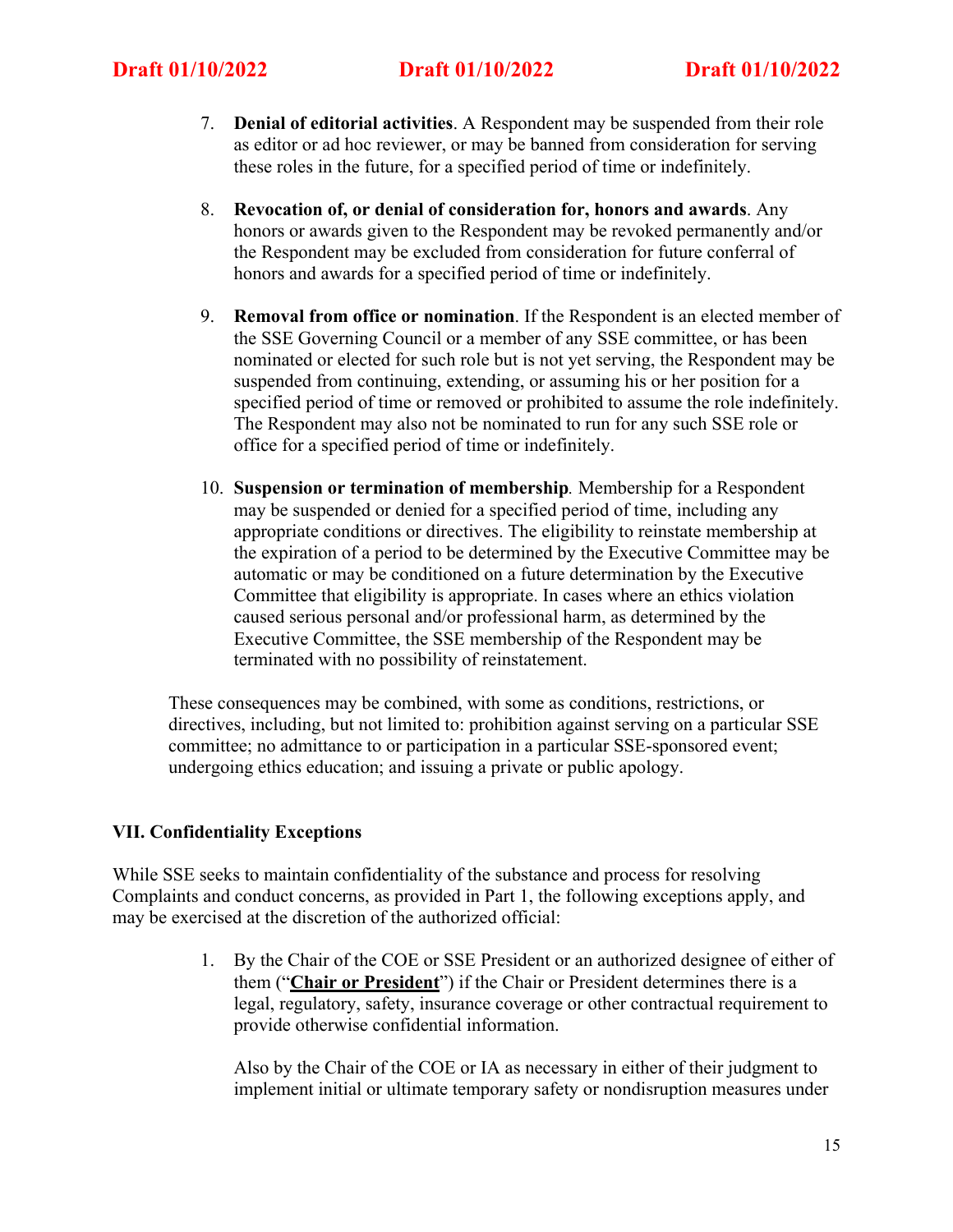Appendix C—or, by the SSE President, to the extent practicable after consultation with most directly affected Key Persons, as necessary in the judgment of the Executive Committee or Appeals Board to protect safety of people or "Property" (as defined in Appendix C) or nondisruption as part of a final resolution.

2. By the Chair or President when a Key Person whose name or other confidential information is to be disclosed consents to disclosure or waives confidentiality.

Confidentiality is deemed waived by the affected person if a public statement about the substance or process of a particular complaint or conduct concern is made by or on behalf of that person. Confidentiality is also deemed waived if a lawsuit or administrative process relating to it is initiated or threatened by or on behalf of the affected person against SSE, its governing board or any of its committees, any of their members, or any official, employee, or agent of SSE (collectively and individually **"SSE"** for purposes of this paragraph). Any confidential information relating to a complaint or conduct concern, whether or not there is a waiver, may be disclosed in litigation or administrative processes if the Chair or President determines that SSE's disclosure is appropriate in the circumstances.

- 3. By the Chair or President, Adjudication Committee with the Chair's concurrence, Appeals Board with its Chair's concurrence, and/or IA:
	- **a.** in confidential communications with those who are involved in any manner in (i) advising the investigation or review **or** (ii) conducting or participating in the investigation, review, recommendations or determinations, **or** (iii) implementing or adhering to safety or nondisruption measures or any consequences—provided that the recipients of the disclosure are reminded of their confidentiality obligation under this Code of Ethics or are bound by a professional ethical standard to maintain confidentiality (for example only, Key Persons and members of the Governing Council, Executive Committee, COE, and IAs in their official roles); or
	- **b.** to those who have a professional ethical, fiduciary or oversight function for the SSE, including a duty to maintain confidentiality (for example only, SSE's lawyers and members of the Governing Council, Executive Committee, COE, and IAs).
- 4. By the Chair or President in a notice to the Complainant, identified target if different than the Complainant, or the Respondent about a complaint or concern and ability to respond, a determination whether there was a violation of this Code of Ethics, the right to appeal and associated requirements, or the Appeal Board's determination of an appeal.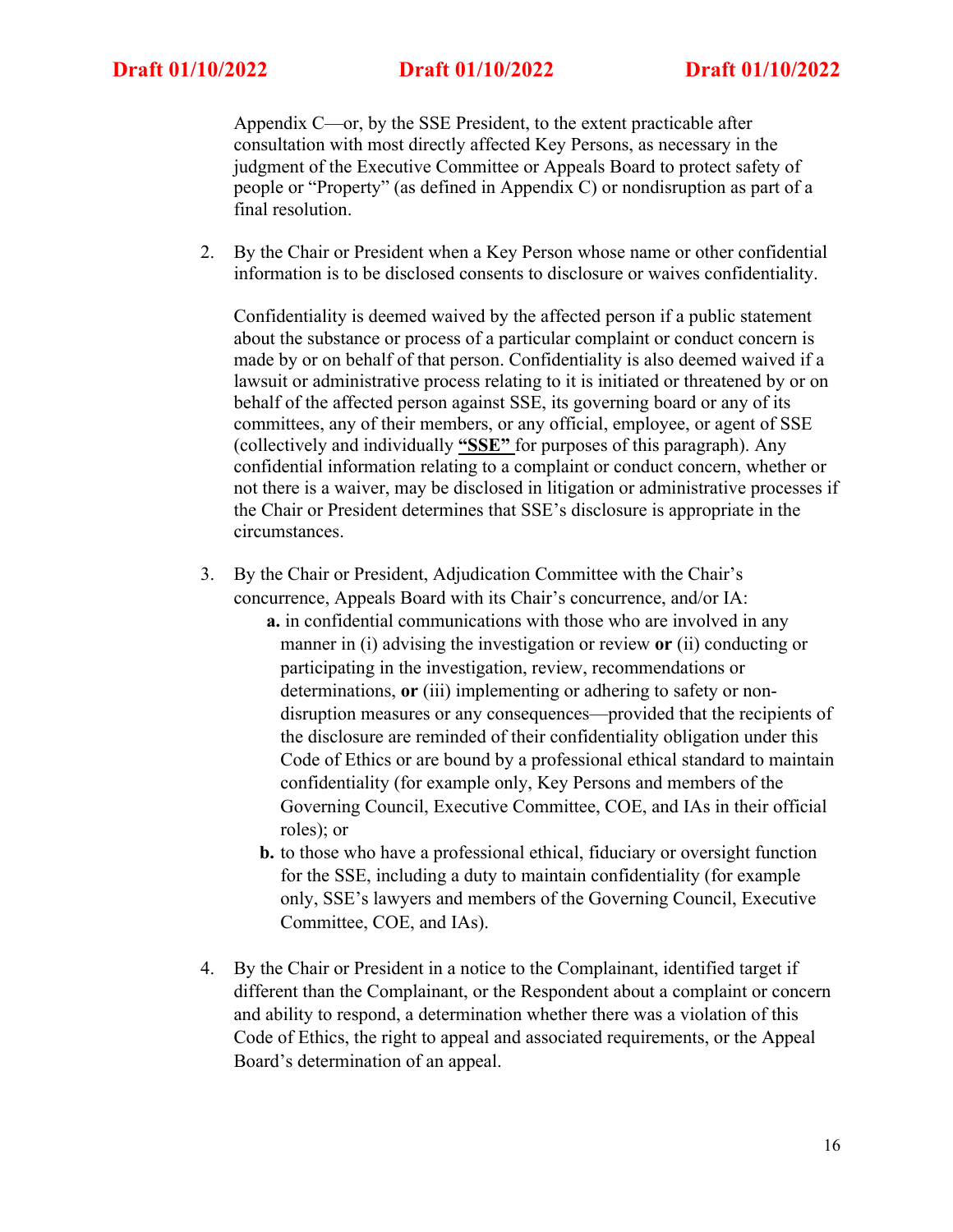- 5. By the Chair or President in a notice to the Respondent's home institution; however, the name of the Complainant, identified target if different than the Complainant, and any witnesses or third-party sources of relevant information will not be disclosed in such notice to the home institution unless another exception applies.
- 6. By the Chair or President in a public statement about the way SSE typically handles the general subject matter of a complaint or conduct concern under its Code of Ethics or other policies, without SSE naming the Key Persons or addressing the specific details of the particular matter.
- 7. By the Chair or President upon a final determination of a complaint (or conduct concern). Any such public disclosure may identify the allegation and, if the Respondent has been found responsible, identify the Respondent. The identity of the Complainant, the target identified in the complaint (or conduct concern) or its investigation or review, if that target is not the Complainant, witnesses and other third-party sources of information will not be named unless they consent or another exception applies. If the Respondent is found not responsible, they also will not be named in any public statement, unless they consent or another exception applies.
- 8. SSE will publish an annual Transparency Report of the general kinds of complaints that have been made and how SSE handles them to educate the membership about the requirements of the Code of Ethics, but will not reveal the identity of the Key Persons in any particular complaint. To aid in preparing the Transparency Report, the IA will send anonymized records of complaints and determinations to the chair of the COE. The resulting Transparency Report serves to inform SSE members about how to make a complaint or raise a conduct concern, the number and nature of reported Code of Ethics complaints, statistics on the disposition of complaints, the general type of sanctions imposed, and steps taken by SSE to further educate members on ethics.
- 9. Unless an exception applies, the records relating to the investigation of complaints or review of conduct concerns remain confidential. However, permission to use records relating to complaints or conduct concerns for research and educational purposes may be granted by the Chair of the COE within the first 50 years of the closing of the complaint, as long as the materials do not identify the Key Persons involved or another exception applies. After 50 years, these materials are available for research or educational purposes without special approval as long as the materials provided are redacted or otherwise do not identify the Key Persons involved.

## **VIII. Ratification and Amendment**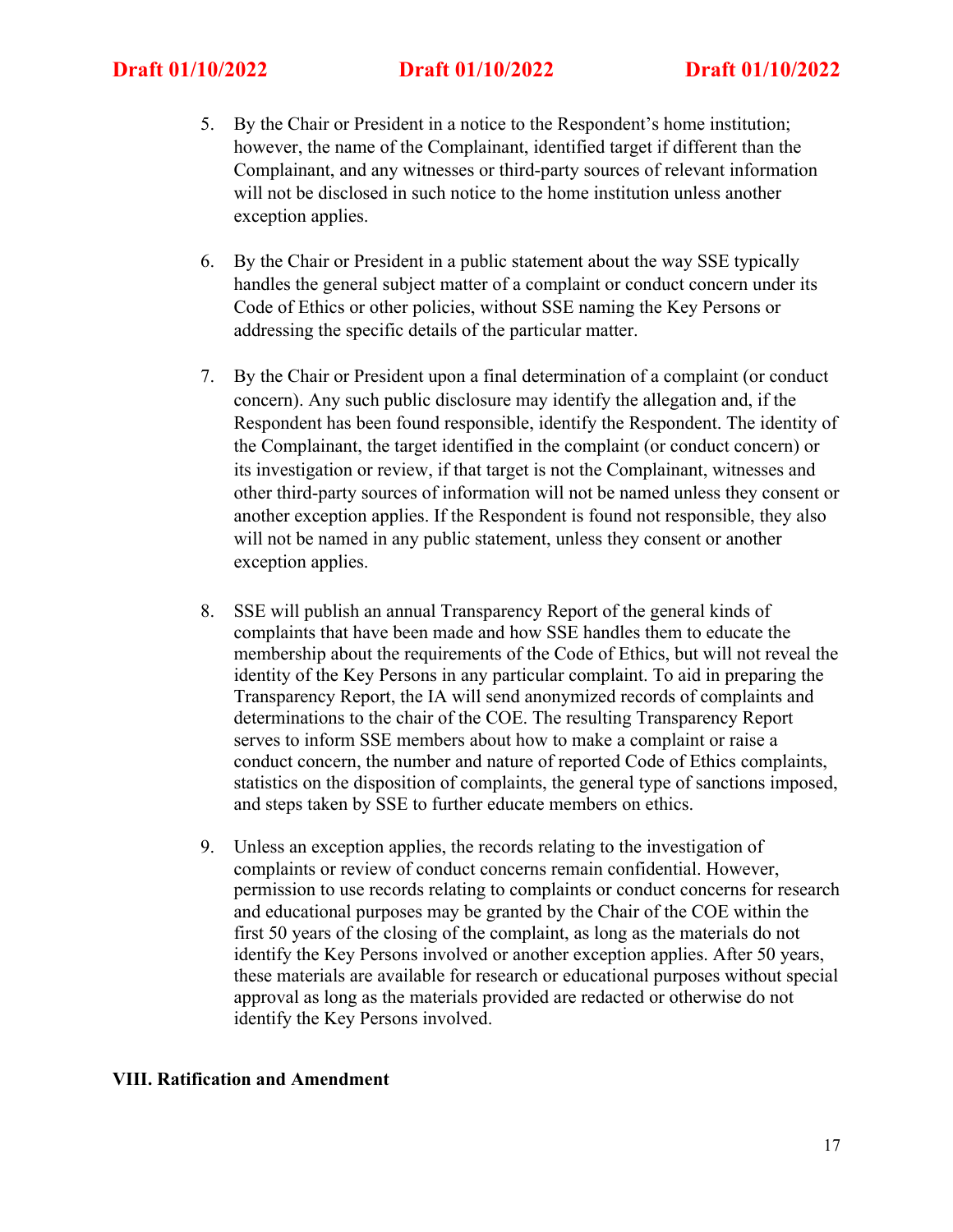- A. This Code of Ethics shall become effective and binding upon a favourable vote of the majority of SSE members voting.
- B. This Code of Ethics may be amended by a favourable vote of the majority of SSE members voting.
- C. Amendments will be put to members for a vote if either of the following occur:
	- i. A majority of the Governing Council votes in favor of the amendment
	- ii. A petition signed by 10% of members is presented to the Council

## **Acknowledgements**

This policy is based on those of several other societies, including the Geological Society of America, Ecological Society of America, and American Sociological Association. Other language is adapted from template policies on honors and awards and investigations, © American Association for the Advancement of Science for the benefit of and sponsored by the Societies Consortium on Sexual Harassment In STEMM (website); original created by EducationCounsel LLC. Part 1 was drafted by an ad hoc tri-society committee including representatives of the Society for Systematic Biology, American Society of Naturalists, and SSE. Part 2 was drafted by an ad hoc SSE committee.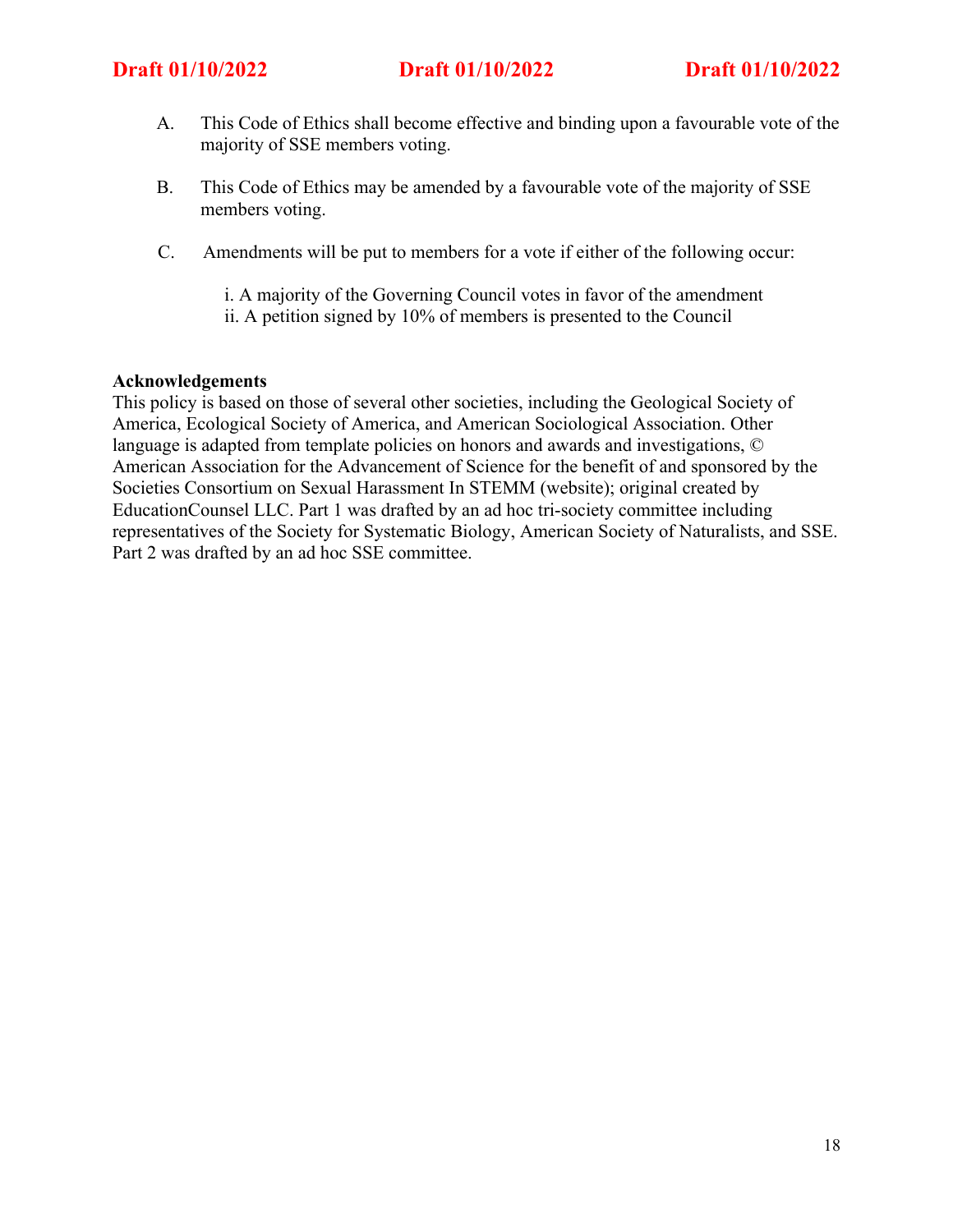## **Appendix A to the SSE Code of Ethics; Conflicts of Interest**

The terms used, but not defined, in this Appendix shall have the meanings given them in the main body of the SSE Code of Ethics.

*Actual or potential conflicts of interest between COE members and Key Persons*. Each SSE member who is nominated to serve as a COE member, prior to being appointed, and each COE member on an annual basis during their service on the COE shall disclose actual and potential conflicts of interest for their service on the COE to the IA, and shall update these disclosures promptly if relevant changes occur during the year. Each COE member shall also confirm and make and update disclosures to the IA of any actual or potential conflict of interest with any Key Person prior to accepting appointment to an Adjudication Committee for any particular complaint.18 See footnote 17 for the definition of conflicts and potential conflicts. The IA shall perform an initial screen for actual or potential conflicts of interest annually and prior to final selection of the members of an Adjudication Committee for a complaint. The IA shall inform the COE Chair of the actual or potential conflict and make a recommendation to resolve or manage the conflict if that is possible, or to disqualify the COE member from service on the COE or for appointment to the Adjudication Committee for the particular complaint. COE members who have an actual or potential conflict of interest in connection with a particular complaint shall fully recuse themselves from all aspects of the complaint or fully adhere to any conflict resolution or management requirements imposed by the COE Chair. Those who have a conflict relating to service on the COE will fully adhere to any management requirements or will not serve on the COE and fully recuse themselves from the COE.<sup>19</sup>

*Actual or potential conflicts of interest of the SSE Governing Council*. Similarly, each member of the Governing Council on an annual basis shall also disclose to the IA their actual and potential conflicts of interest, if any, relating to their current or potential service on the Executive Committee (regarding determinations of violations of this Code of Ethics) or on the Appeals Board, and shall update their disclosures prior to serving in connection with a particular complaint or conduct concern. The IA will also review these disclosures and updates and make

<sup>&</sup>lt;sup>18</sup> Actual or potential conflicts of interest that would require disclosure and recusal from service on the COE or involvement in addressing a particular complaint include when the member (or potential member) of the COE (or that individual's spouse/domestic partner or person living in the individual's household—or the individual's or spouse's/domestic partner's child, sibling, parent, or grandparent): (a) have a shared institutional affiliation, present or past graduate student/advisor relationship, collaboration within the past 48 months, or co-editing or editorial/author relationship within the past 24 months with, a Key Person involved in a complaint or (b) have a dispute within the past 60 months with any such Key Person or any member of the SSE Governing Council, Executive Committee or COE, or (c) have a financial, employment or other interest that could be affected (positively or negatively) by the outcome or handling of the complaint or service on the COE. Actual or potential conflicts of interest also include any other conflicts defined by NSF policy at https://www.nsf.gov/cise/iis/panelist/coi.jsp , as in effect at the relevant time. The same relationship and interests standards for defining actual and potential conflicts shall also apply to identify conflicts for Council members, Executive Committee members, and the IA—however, for Council and Executive Committee members, COE members and Key Persons shall replace just Key Persons and, for the IA, COE members, Executive Committee members, Governing Council Members and Key Persons shall replace just Key Persons.

<sup>&</sup>lt;sup>19</sup> A person who is disqualified from service on the COE, Executive Committee (relating to the determination of a violation of this Code of Ethics), or the Appeals Board, may still file a complaint or serve as a witness regarding the subject matter of a complaint, but may not serve on the COE or have any COE, Executive Committee, Appeals Board, or Governing Council role as an investigator or maker or recommender of decisions on behalf of SSE.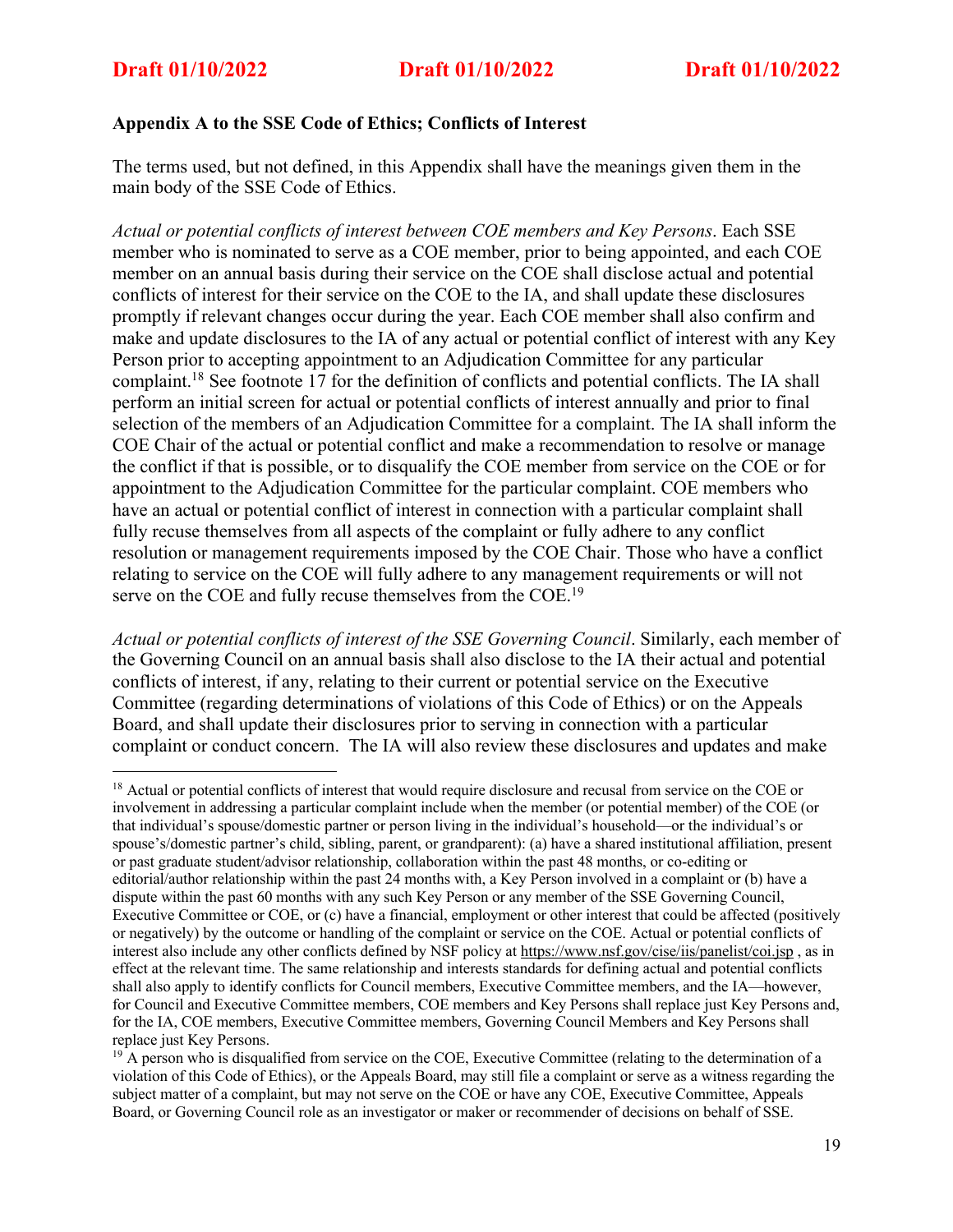recommendations to the SSE President for resolution, management or disqualification and full recusal to serve on the Executive Committee or Appeals Board. The SSE President shall make the decision about the conditions that must be met to resolve or manage any conflict or potential conflict relating to service on the Executive Committee (relating to determination of a Code of Ethics violation) or Appeals Board, or whether to disqualify any person from such service, after consulting with the IA if feasible. Governing Council members who have an actual or potential conflict of interest in connection with a particular complaint or conduct concern shall fully recuse themselves from all aspects of the complaint or conduct concern or fully adhere to any conflict resolution or management requirements imposed by the SSE President. Those who have a conflict relating to service on the Appeals Board will fully adhere to any management requirements or will not serve on the Appeals Board and fully recuse themselves from the matters it reviews.

## *Actual or potential conflicts of interest of the COE Chair, SSE President, and IAs*.

The COE Chair (the Retiring President) and SSE President shall also annually disclose and update conflicts and potential conflicts relating to the work of the COE and determinations of violations of this Code of Ethics. If the SSE President has a conflict or potential conflict with the COE Chair (or vice versa)—or the COE Chair has a conflict or potential conflict with a member of the COE—the SSE President or the COE Chair, as the case may be, will disclose the conflict to the IA, the COE Chair, the current SSE President, and any member implicated in the conflict. The member or COE Chair implicated in the conflict will resign from the COE or COE Chair role and fully recuse themselves from all matters related to this Code of Ethics. If the COE Chair or SSE President has a conflict or potential conflict with a Key Person in a particular complaint or conduct concern, the conflicted COE Chair or SSE President, as the case may be, will disclose their conflict to the IA. The conflicted COE Chair will also disclose their conflict to the SSE President and the conflicted SSE President will disclose their conflict to the SSE Presidentelect—and then that conflicted official will fully recuse themselves from involvement in the complaint or conduct concern. In that event, the current SSE President (or if that person is conflicted or unavailable, the SSE President-Elect) shall select one of the eight other members of the COE who is not conflicted to serve temporarily as the COE Chair and perform all of the Chair's duties for purposes of addressing the particular complaint, including to appoint, with approval of Council, a temporary replacement member on the COE if needed or convenient. The SSE President-Elect will serve temporarily in the role of the conflicted SSE President. However, if the current President or SSE President-Elect determines, after consultation with the IA if feasible, that the conflict or potential conflict can be resolved or managed if conditions are met, the current President will impose those conditions and the conflicted COE Chair (the Retiring President), or the SSE President-elect will impose those conditions on the President, who will accept the conditions in writing and fully satisfy their requirements or fully recuse themselves from the particular complaint. Any President or Retiring President or President-Elect elected before the effective date of this Code, upon their request to the Governing Council, may be excused from performing the stipulated duties for the duration of their term. Procedures outlined to handle a conflict of interest would be followed in that case.

All IAs shall annually file with the COE Chair conflict and potential conflict disclosures, and shall update these disclosures promptly upon any change of circumstances that could give rise to a conflict or potential conflict. The disclosures shall address any conflicts or potential conflicts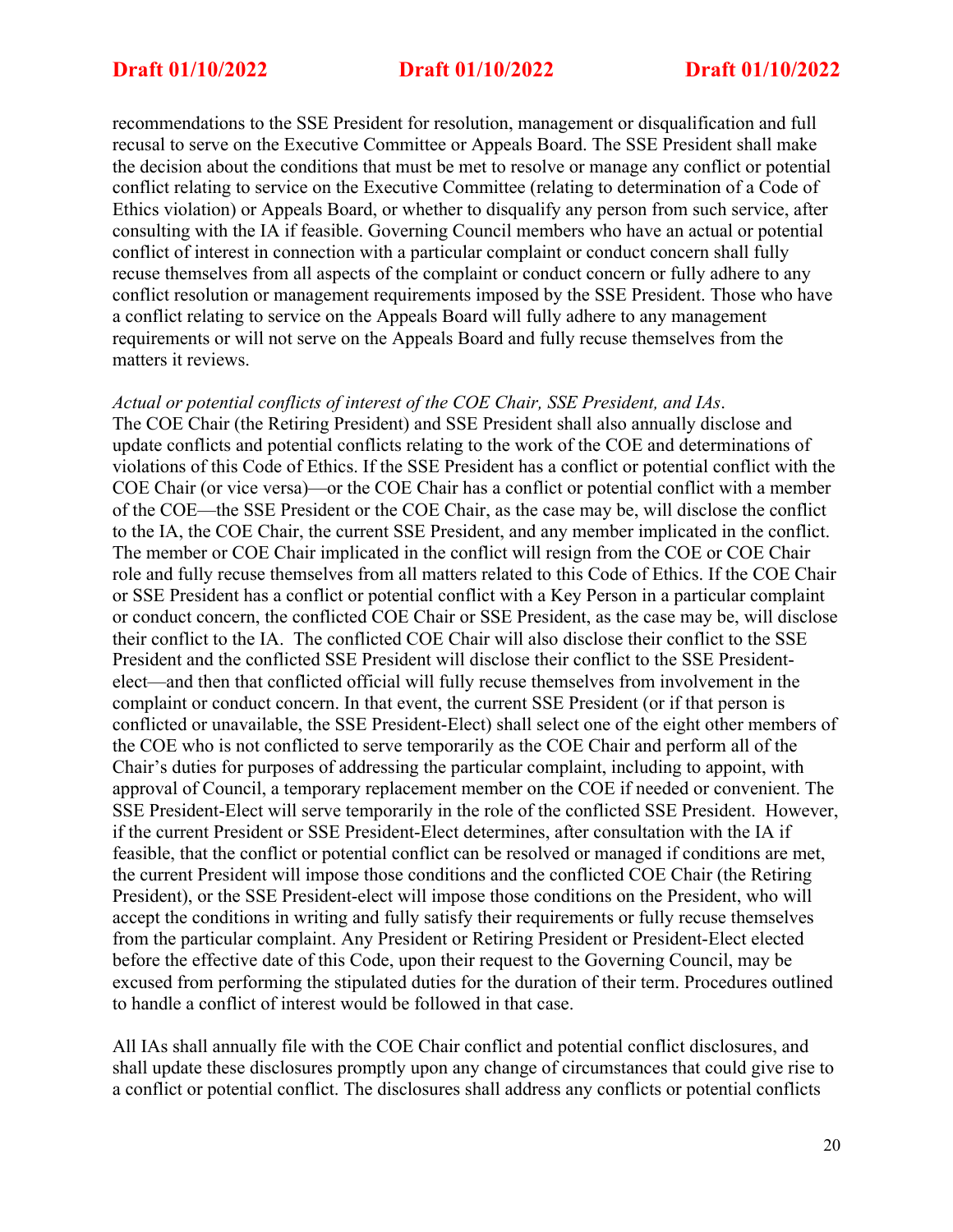of interest of the IA with SSE, any member of the COE, Executive Committee of Governing Council, or any Key Person in a particular complaint. If an IA has a conflict with SSE or any member of the COE, Executive Committee, Appeal Board, or other member of Governing Council, the IA may be terminated by the COE or Executive Committee Chair at such person's discretion. If an IA has a conflict or potential conflict with any Key Person in a particular complaint, the IA will disclose the conflict to the COE Chair and fully recuse themselves from the relevant complaint. However, if the CEO Chair determines, after consulting with the COE, that the conflict or potential conflict can be resolved or managed if conditions are met, the Chair will impose those conditions and the IA will accept the conditions in writing and fully satisfy their requirements or fully recuse themselves from the particular complaint. Upon recusal, the other IA will serve in connection with the complaint.

The same disclosures of conflicts or potential conflicts shall be made when a concern of unethical conduct under this Code of Ethics is to be resolved in an IA-led process. In that event, references to "complaint" will be replaced by "concerns raised of potential unethical conduct under this Code of Ethics."

All conflict and potential conflict disclosures will be made on an SSE form approved by the COE. When conflict or potential conflict disclosures are made in connection with a particular complaint or concerns raised of unethical conduct under this Code of Ethics, they will be shared with all individuals charged with evaluative or decision-making roles in addressing the complaint or concern.

If a recused individual has pertinent factual information (or information relevant to fact-finding or determined facts), the recused person may provide that information (but not mere opinion) to the COE Chair (or the person performing that role if the CEO Chair is conflicted), or to the IA in the case of an informal resolution, who will make information of the appropriate nature available to the process.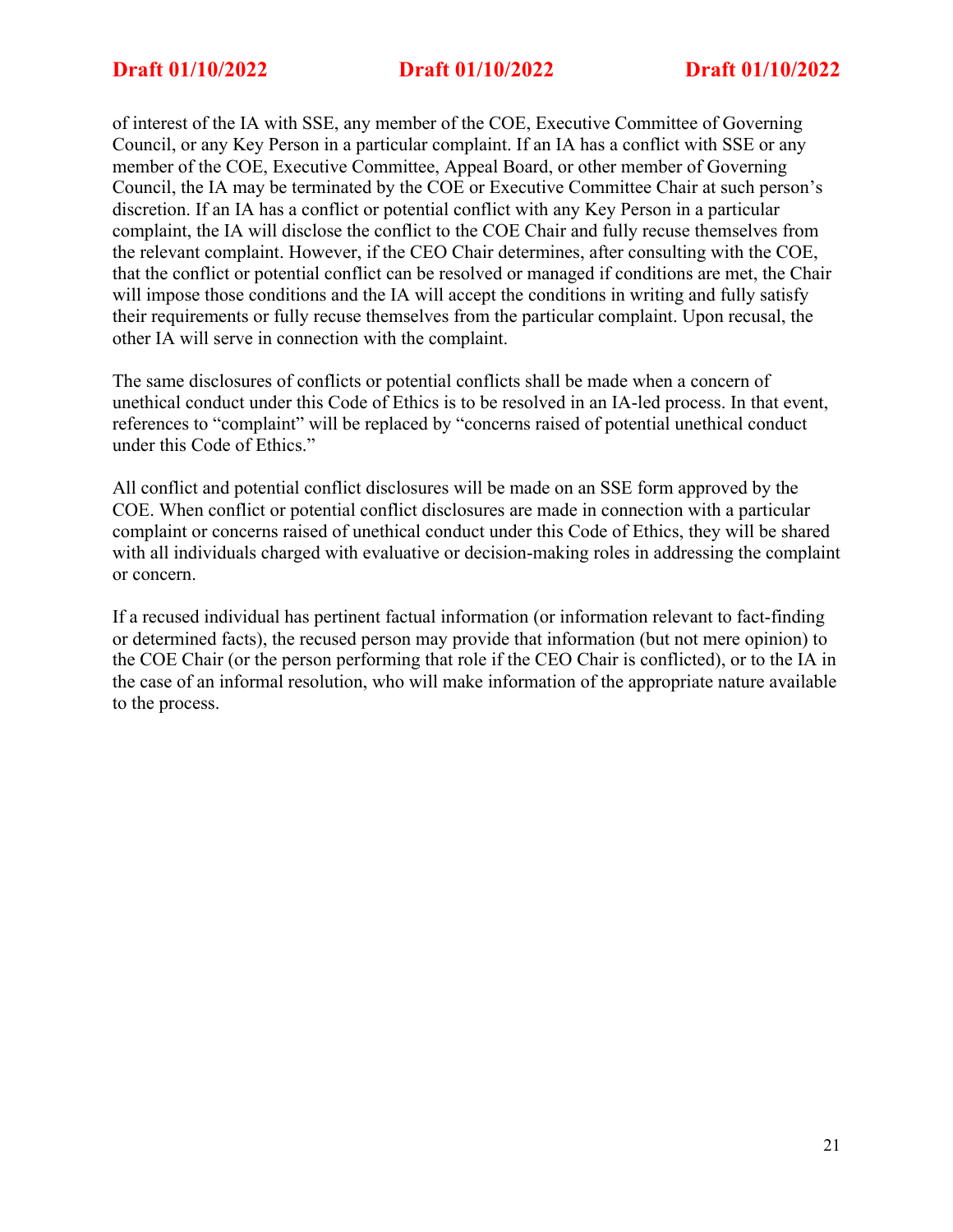## **Appendix B to the SSE Code of Ethics; IA-Led Resolution of Potential Unethical Conduct**

An IA-led resolution is one that focuses on community building, not punishment—elevating understanding of why a conduct concern arose, enhancing understanding of community standards and conduct requirements established by the SSE Code of Ethics, repairing relationships, and seeking to satisfy the identified target and accused and the Chair of the COE that recurrence of the concern is unlikely. It is likely that many conduct concerns can be addressed via an IA-led process rather than full adjudication by the COE.

- **a***. Criteria*. An IA-led resolution is sufficient to resolve conduct concerns where the Chair of the COE determines, and any identified target and the accused agree, that it is unnecessary to determine that the SSE Code of Ethics has been violated (although there may be an indication of that likelihood). In addition,
	- the dominant need is to elevate understanding that harm was experienced and what conduct caused it, and to avoid recurrence, build community and ownership of the community standards and conduct requirements established by the Code of Ethics, repair relationships, and, where implicated, restore safety and inclusion;
	- the concern arises largely from misunderstandings that have been corrected or lessons that needed to be learned and have been learned;
	- there is not already a recurring issue;
	- there has been an authentic commitment to avoid a repetition of the cause of the concern and there is no reason to believe recurrence is likely; **and**
	- considering all of this and the nature/severity of the conduct concern, safety and inclusion can be restored without the need for further action.

Alternatively, an IA-led resolution is sufficient when any identified target and the accused agree that a restorative or community-building practice is desirable as the sole means of resolution and the Chair of the COE determines that an IA-led resolution is likely to stem continuing harm to Key Persons and other members of the SSE Community and field and:

- there is an acknowledgement by the accused that the harm that the Code of Ethics seeks to prevent was experienced;
- the informal resolution is likely to elevate understanding of why conduct caused harm and enhance ownership of the community standards and conduct requirements of this Code of Ethics;
- there has been an authentic commitment to avoid a repetition of the cause of the concern—and based on specified facts, there is reason to believe that the IA-led resolution (as opposed to a formal resolution) is most likely to prevent recurrence **without** increasing harm to any identified target (and others in a similar position) whether or not the current conduct is a repetition of prior conduct; **and**
- considering all of this and the nature/severity of the conduct concern, safety and inclusion can be restored without the need for further action*.*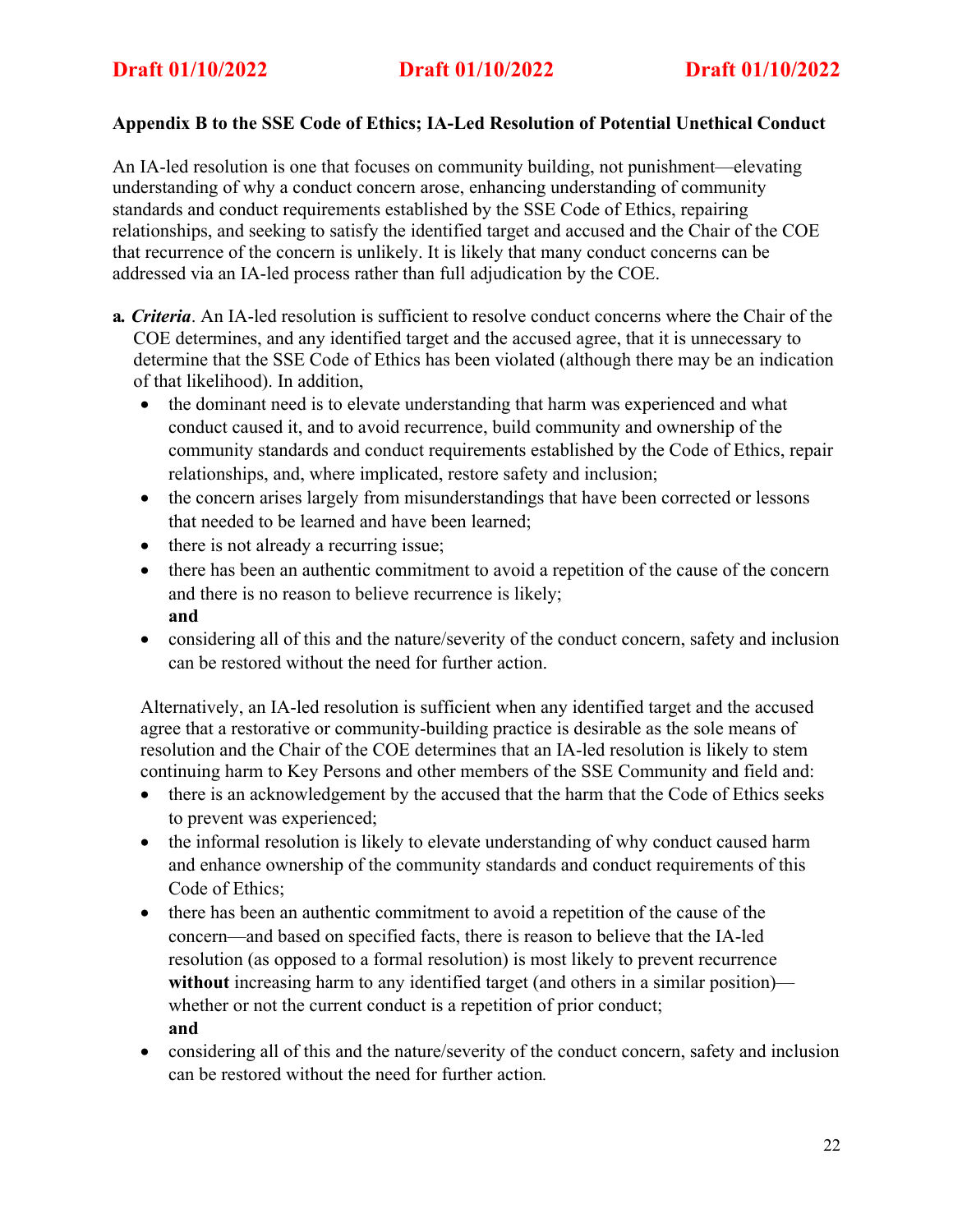- **b.** *No fixed stages*. With flexibility in steps that are not explicitly required, the IA-led resolution process:
	- **(i)** *typically involves the IA conducting a review*—i.e., limited fact-finding to understand the basics of the situation—and informally documenting the facts;
	- **(ii)** *requires the IA to engage with any target and the accused, as well as the Complainant if not the target,* informally in some manner to inform them of the nature of the conduct concern, gain their respective perspectives, and gather any relevant facts about the situation (with flexibility of means and sensitivity to any desire of a target not to engage directly with the accused);
	- **(iii)** *may (but need not) involve the IA engaging with other Key Persons* and/or the Chair of the COE engaging with any such individuals;
	- **(iv)** *involves the IA recommending an informal resolution* to the Chair of the COE, applying the *criteria* in Appendix B(a), above;
	- **(v)** *requires the Chair of the COE to*
		- o *determine whether the fact-finding and its informal documentation are adequate* (directing the IA to supplement fact-finding and/or the documentation, if needed—with the IA following up);
		- o *determine whether an IA-led resolution will suffice*, and decide whether to adopt such a resolution under the *criteria* in Appendix B(a), above; and
		- o *notify* (or direct IA to notify) the accused, any identified target, and Complainant (if not the target), of the Chair's decision;
	- **(vi)** *may involve the Chair also notifying (or directing the IA to notify) other Key Persons*; and
	- **(vii)** *requires agreement (without coercion) among* the Chair (or the IA for the Chair), any identified target, the accused, and any other Key Persons whom the Chair identifies as needed for a resolution to
		- o participate in *a restorative or community-building practice*; <sup>20</sup> and
		- o that an informal IA-led resolution is preferred to a formal resolution via committee adjudication.
- **c***. Timing.* IA-led resolutions should be pursued diligently by the IA, Chair and Key Persons with a goal of completing the process in 90–120 days from the date of submission of a concern to a completion of the IA-led resolution. However, the timing for an IA-led resolution must be flexible, e.g., to provide an opportunity for any identified target or the accused to decide whether they want an informal IA-led resolution, without being pressured.

<sup>&</sup>lt;sup>20</sup> This may be a conversation among individuals most directly involved to raise awareness of the cause of harm, learn lessons, enhance ownership of community standards and conduct requirements under this Code of Ethics, determine how to prevent recurrence, repair relationships and restore a sense of safety and welcome for everyone.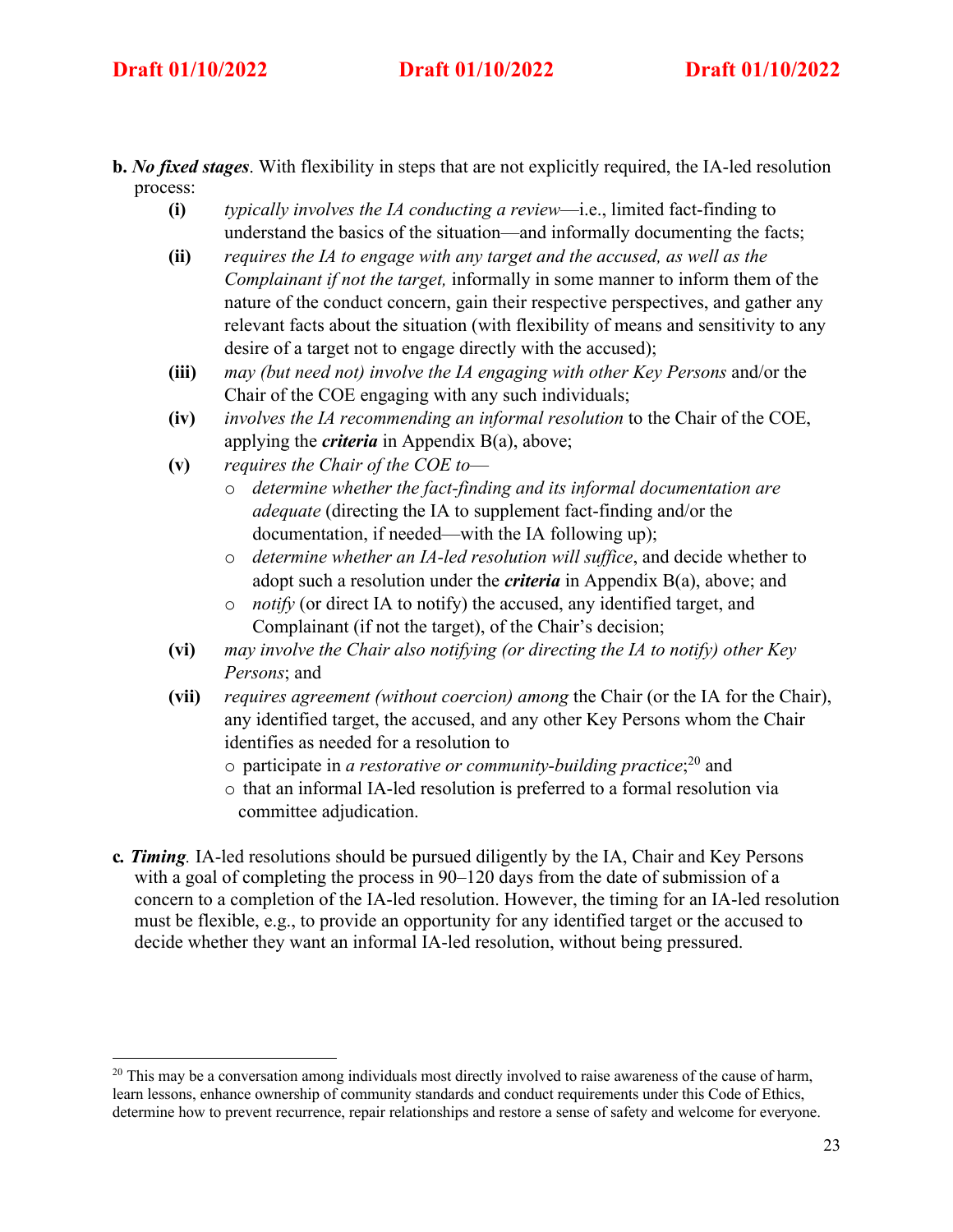## **Appendix C to the SSE Code of Ethics; Short-term Actions**

The IA or Adjudication Committee may recommend, and the COE Chair may impose, short-term actions at any time during the investigation or adjudication process, based on considerations including but not limited to safety and non-disruption, as outlined here. The Appeals Board Chair may take these actions as well pending the completion of an appeal or expiration of the appeal period without an appeal being filed.

- a. *Safety***.** The IA must, if the known facts warrant, ask all then-known Key Persons if they need help to feel safe, or have reason to believe that any individual or Property<sup>21</sup> needs to be made safe or protected from damage, on a temporary basis.
	- Initial temporary safety measures: After engaging with the then-known Key Persons or known to be most directly affected with whom the IA is able to connect promptly, the IA may, effective immediately, require temporary separation of any individuals, require a Respondent or other individual to temporarily not participate in some or all SSEassociated activities, or take other temporary action to address concerns about safety of individuals or safety or protection of Property.
		- o This engagement may be done promptly after implementing the initial temporary safety measure, if it wasn't feasible to do so before. (Information gleaned in such engagement may be a basis for the COE Chair to adjust the initial measure.)
	- COE Chair oversight: The IA must follow up with the Chair of the COE promptly (generally within 48 hours of deciding whether or not to implement an initial temporary safety measure). The Chair will determine the ultimate temporary safety measure confirming or "adjusting" (meaning changing, supplementing, replacing or terminating) the IA's initial measure—and will do so in writing.
		- o *Initial temporary safety measures.* The Chair of the COE may take the initial steps typically taken by the IA (and may adjust the IA's initial steps), coordinating with the IA if feasible, prior to determining the ultimate temporary safety measures.
		- o *Notice of intended ultimate temporary safety measures.* Before acting to implement ultimate temporary safety measures, the Chair of the COE will give notice to the Respondent, any identified target, and any other then-known person who would be uniquely subject to a restriction under (or need protection of) the ultimate temporary measures ("affected individuals"). (Such a notice need not be given to all individuals who would be affected by a generally applicable restriction, such as closure of a building or cancellation of an event.) The notice of the ultimate, temporary safety measures will include the following statement: *"No determination (one way or the other) has been made about the allegation leading to this notice. In determining the initial and intended ultimate temporary safety measure(s), giving this notice, and implementing temporary safety measure(s), SSE is not making a judgment of any kind against any individual who would be restricted by the intended action. Any statement or action to the contrary is not authorized by SSE. In these circumstances, before a determination is made of whether a violation of the Code of Ethics Policy or any other policies occurred, SSE prioritizes preventative safety measures in the*

<sup>&</sup>lt;sup>21</sup> "Property" as used in this Code of Ethics includes tangible and intangible property including, but not limited to, buildings, equipment, research, research specimens, intellectual property, animals, chemicals, radioactive and biological materials, etc.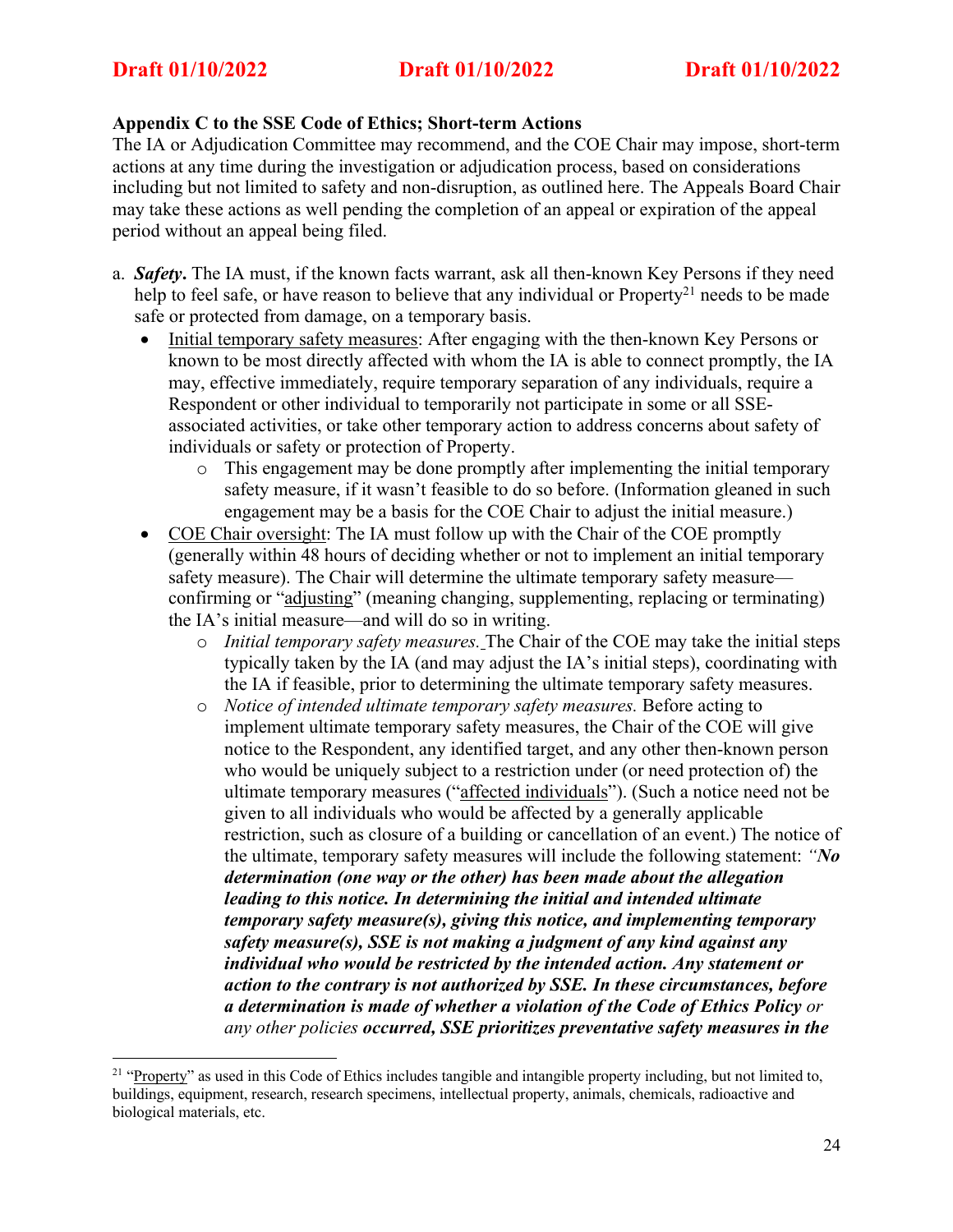## *interest of SSE's mission and the many it serves, over the interests of one or a few, if the two must be weighed."*

- o *14-day opportunity to respond.* The affected individuals will have 14 days after receiving notice to respond by submitting to the Chair of the COE a written statement of information relevant to the appropriateness of the terms of the intended ultimate temporary safety measures.
- o *Temporary adjustments during response period.* With notice to the affected individuals, the Chair of the COE may adjust the initial temporary safety measures during the 14-day response period, if they determine that action is warranted for safety of people, or safety or protection of Property, pending consideration of additional information.
- o *Decision on ultimate temporary safety measures.* Upon expiration of the 14-day response period, the Chair of the COE will finalize the ultimate temporary safety measures, including the original period of application (not to exceed 180 days), and any triggers and processes for extension, and will notify all then-known affected individuals.
- Notice to home institution**:** The Chair of the COE also may notify a Respondent's home employing or educating institution (and any other institutions where the Respondent has an affiliation) of the alleged conduct concern that has been raised and the temporary safety measure(s) that have been taken until SSE makes a determination, if these criteria are satisfied:
	- o an initial or ultimate temporary safety measure applies;
	- o the Chair of the COE has determined that there is a credible question of a conduct concern that would be a serious violation of this Code of Ethics Policy **and** constitute a substantial threat to the safety of people or Property, not only in SSEassociated activities, but also in other roles and activities in the Field or beyond (e.g., rape or other sexual assault, another act of violence, IACUC or IRB violations, destruction of research), if the violation ultimately were determined to have occurred;
	- o In any such notice that is given, the notice will state: *"The* **Society for the Study of Evolution** *received an allegation that* **[name]** *violated the Society's Code of Ethics Policy by* **[Insert a brief, purely factual summary of the allegation]. SSE** has implemented temporary safety measure(s) **[specify].** *No determination (one way or the other) has been made about the allegation. In taking that action and giving this notice, SSE is not making a judgment that the accused violated the Code of Ethics. Any statement or action to the contrary is not authorized by the Society. In these circumstances, before a determination is made, SSE prioritizes preventative safety measures based on the nature of an allegation in the interest of SSE's mission and the many it serves, over the interests of one or a few, if the two must be weighed;"*
		- The names of the other Key Persons will not be disclosed to the accused's home or other institutions; and
		- Until a final determination is made (i.e., in an appeal or with the appeal period having expired without an appeal being filed), SSE will be clear about these points.